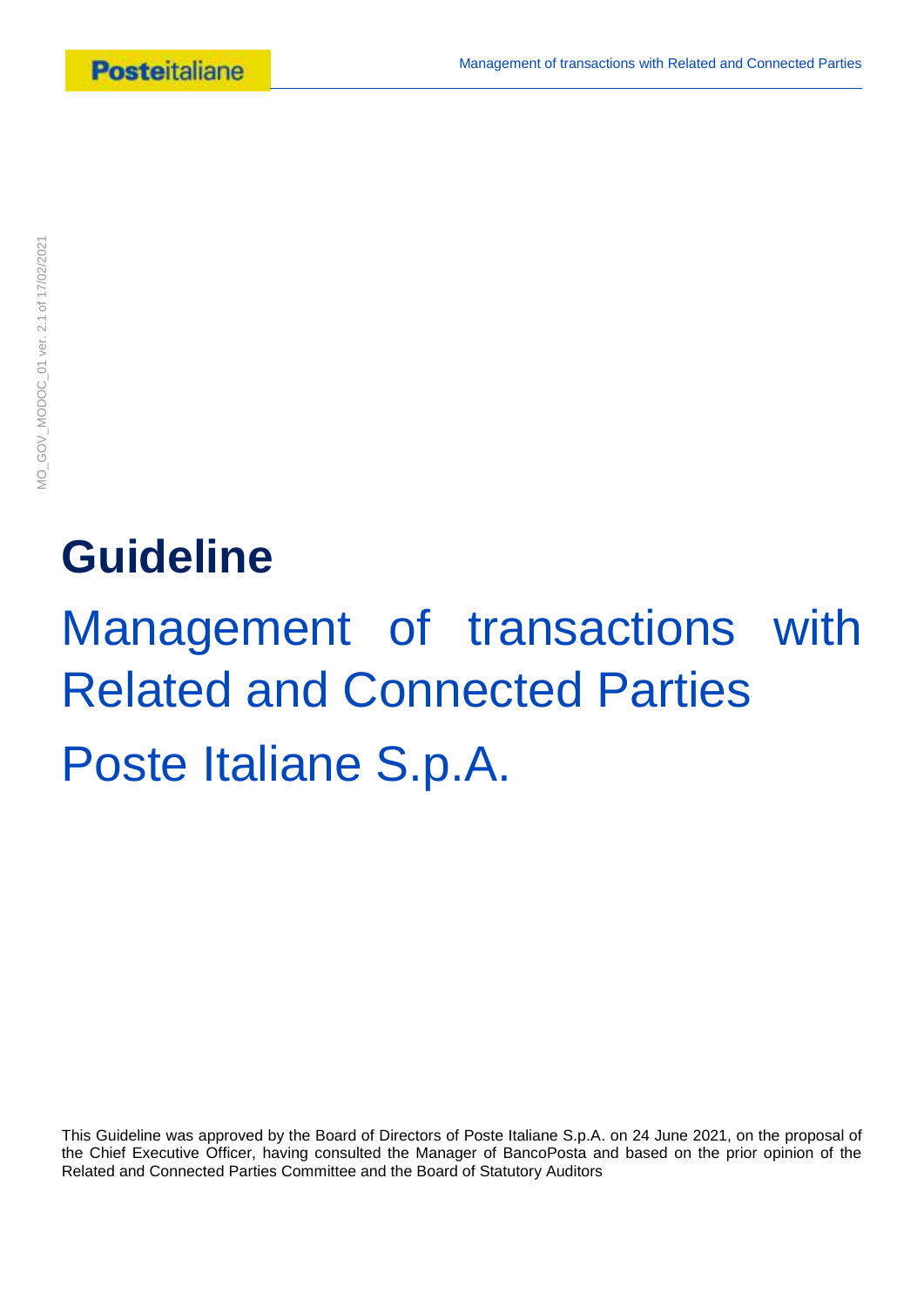| <b>Drafting</b>     | Michele Scarpelli         | CA/AS     |
|---------------------|---------------------------|-----------|
| <b>Verification</b> | Guido Maria Nola          | <b>BP</b> |
|                     | Giuseppe Lasco            | JGM - CA  |
| <b>Approval</b>     | <b>Board of Directors</b> |           |

| Version no. | <b>Approval Date</b> | <b>Paragraphs amended</b>                                                                                                                                                                                                                  | <b>Reasons for the update</b>                                          |
|-------------|----------------------|--------------------------------------------------------------------------------------------------------------------------------------------------------------------------------------------------------------------------------------------|------------------------------------------------------------------------|
| 1.0         | 10/07/2015           |                                                                                                                                                                                                                                            | First issue                                                            |
| 1.1         | 06/10/2015           |                                                                                                                                                                                                                                            | Acknowledgement of Consob<br>guidelines                                |
| 1.2         | 11/10/2016           |                                                                                                                                                                                                                                            | Establishment of the Related and<br><b>Connected Parties Committee</b> |
| 2.0         | 07/11/2018           | Introduction<br>$\blacksquare$<br>Reference<br>$\blacksquare$<br>principles<br><b>Definitions</b><br>$\overline{\phantom{a}}$<br>Management<br>$\overline{\phantom{a}}$<br>process<br>Provisions for the<br>$\blacksquare$<br>subsidiaries | Periodic updating                                                      |
| 2.1         | 26/09/2019           | Para. 7.5:<br>$\sim$<br>identification of<br>preliminary and<br>decision-making<br>process                                                                                                                                                 | Acknowledgement of Bank of<br>Italy guidelines                         |
| 3.0         | 24/06/2021           | All                                                                                                                                                                                                                                        | Implementation of the new<br><b>Consob Regulation</b>                  |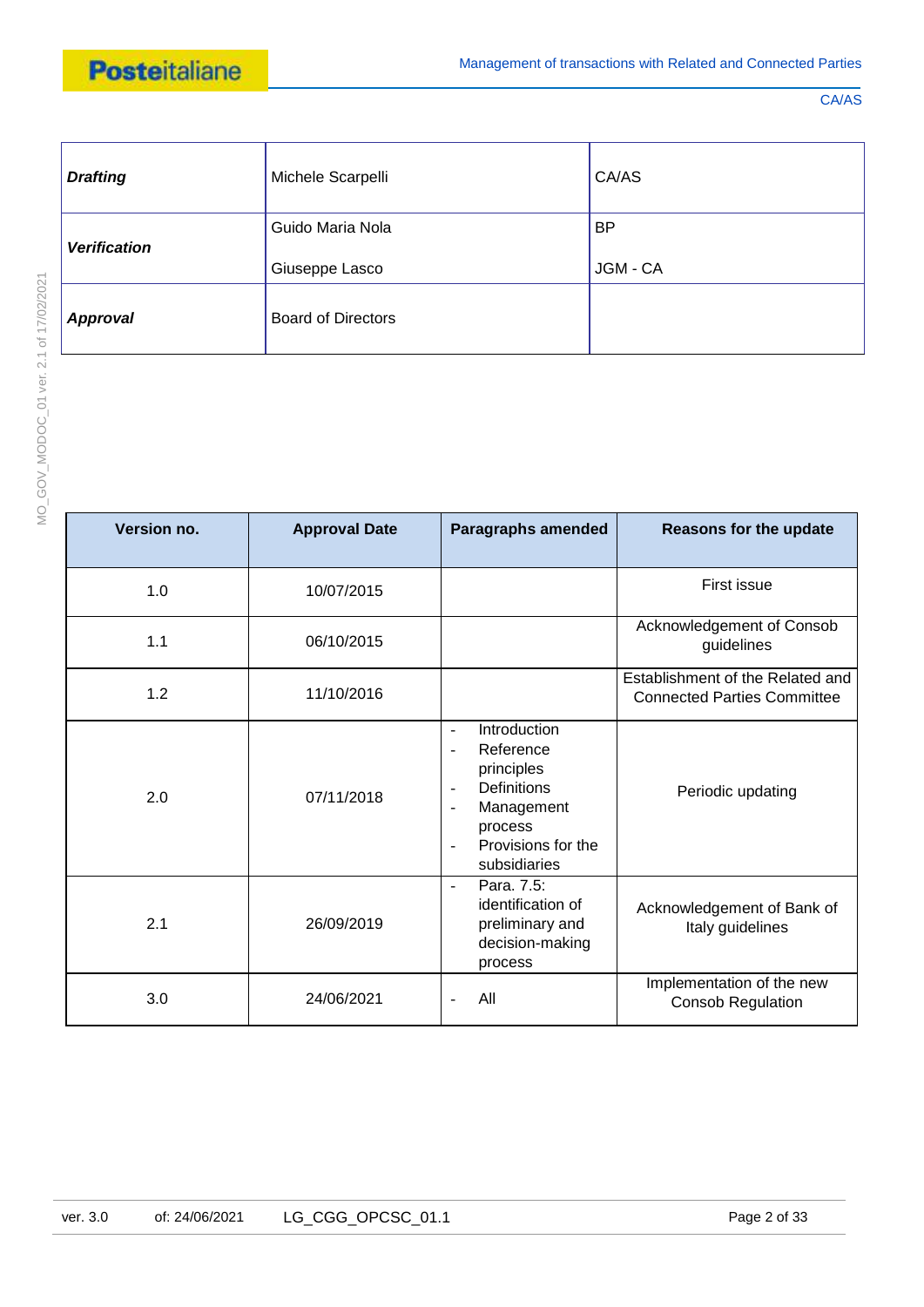

Summary

| $\mathbf 1$ |          |                                                                                      |              |
|-------------|----------|--------------------------------------------------------------------------------------|--------------|
|             | 1.1      |                                                                                      |              |
|             | 1.2      |                                                                                      |              |
| 2           |          |                                                                                      |              |
| 3           |          |                                                                                      |              |
| 4           |          | Management process of transactions with entities included in the Single Perimeter 15 |              |
|             | 4.1      |                                                                                      |              |
|             | 4.2      |                                                                                      |              |
|             | 4.2.1    |                                                                                      |              |
|             | 4.2.2    |                                                                                      |              |
|             | 4.3      |                                                                                      |              |
|             | 4.4      |                                                                                      |              |
|             | 4.4.1    |                                                                                      |              |
|             | 4.4.2    |                                                                                      |              |
|             | 4.4.3    |                                                                                      |              |
|             | 4.5      |                                                                                      |              |
|             | 4.6      |                                                                                      |              |
|             | 4.6.1    |                                                                                      |              |
|             | 4.6.2    |                                                                                      |              |
|             | 4.6.3    |                                                                                      |              |
|             | 4.7      |                                                                                      |              |
|             | 4.7.1    |                                                                                      |              |
|             | 4.8      |                                                                                      |              |
| 5           |          |                                                                                      |              |
|             | 5.1      |                                                                                      |              |
|             | 5.2      |                                                                                      |              |
|             | 5.3      |                                                                                      |              |
|             | 5.4      |                                                                                      |              |
|             | 5.5      |                                                                                      |              |
|             | 5.6      |                                                                                      |              |
|             | 5.7      |                                                                                      |              |
|             | 5.8      |                                                                                      |              |
|             | ver. 3.0 | LG_CGG_OPCSC_01.1<br>of: 24/06/2021                                                  | Page 3 of 33 |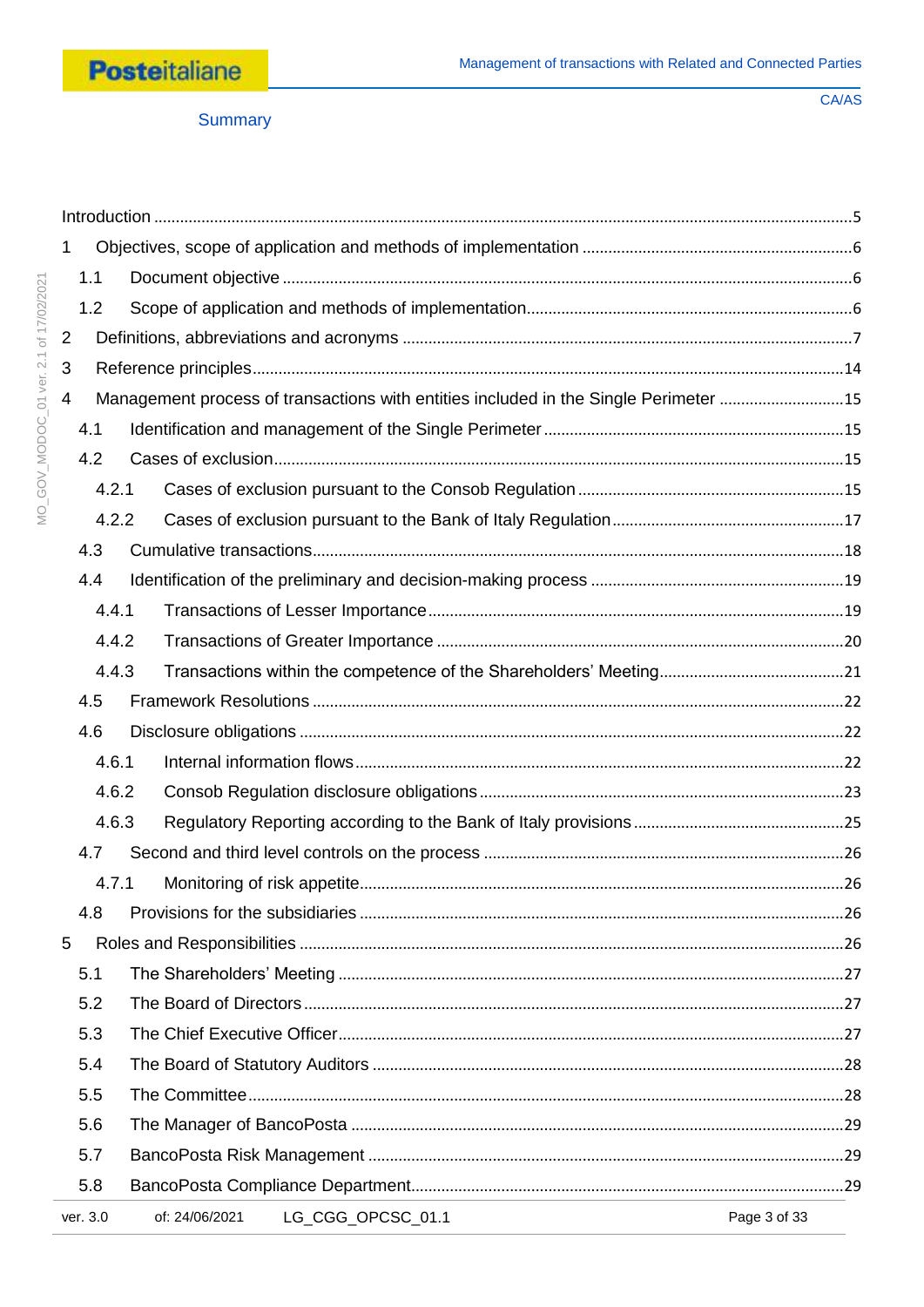|   | $C\Delta/AS$ |
|---|--------------|
|   |              |
|   |              |
|   |              |
|   |              |
|   |              |
| 8 |              |
|   |              |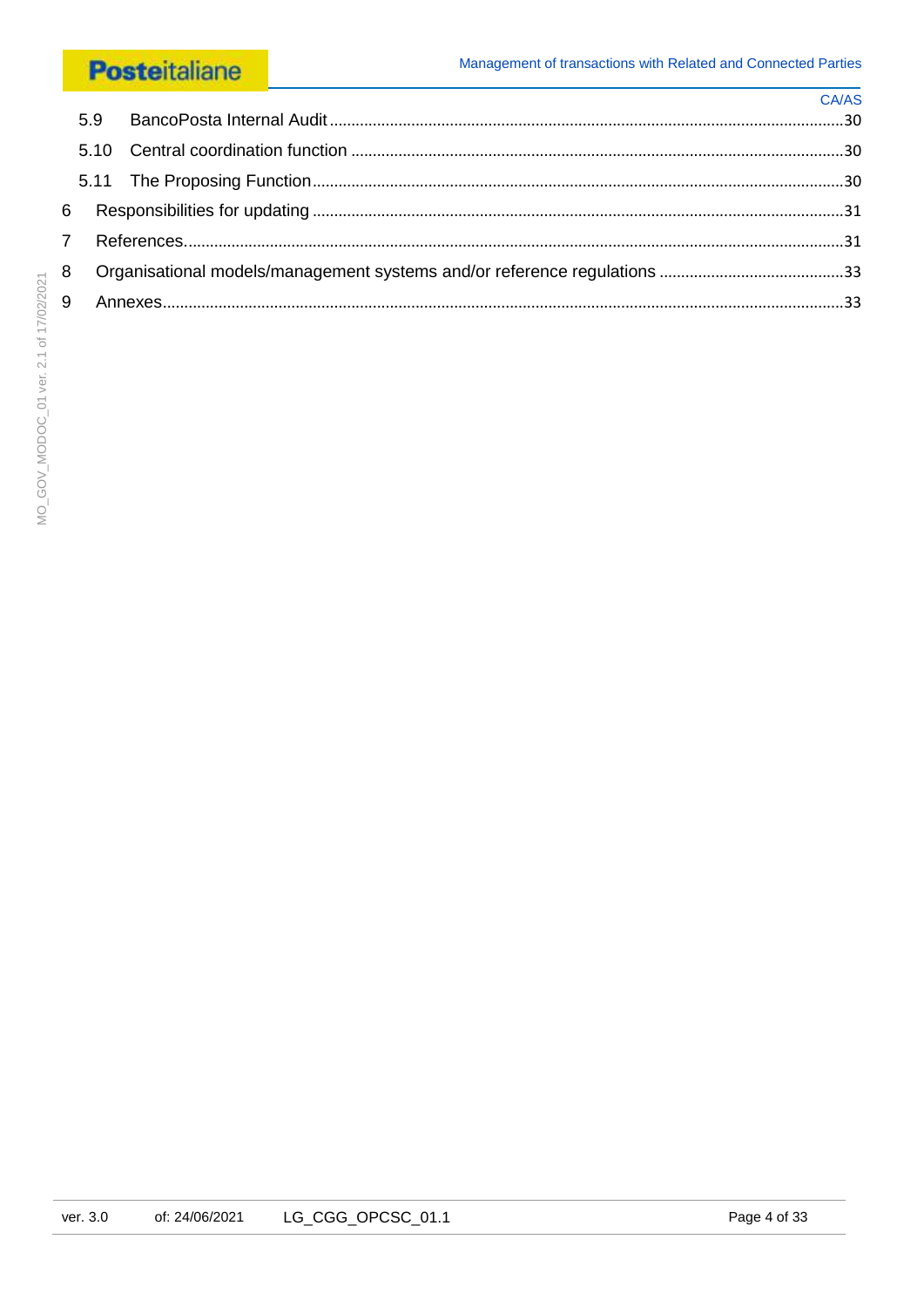# <span id="page-4-0"></span>**Introduction**

This Guideline "Management of transactions with related and connected parties" (hereinafter "**Guideline**") was prepared by Poste Italiane S.p.A. ("**Poste Italiane**" or the "**Company**") with the aim of ensuring transparency and substantive and procedural fairness in the conclusion of transactions with certain categories of subjects, as identified by the Guideline, also to protect against the risk of potential conflicts of interest and the sound and prudent management of BancoPosta.

The need to prepare and publish the Guideline was based on two regulatory requirements:

- Consob Regulation 17221/2010 as amended, "Regulation containing provisions relating to transactions with related parties", to which Poste Italiane adheres as listed company ("**Consob Regulation**") and related interpretive communications (together, the **Consob Provision**);
- Bank of Italy Circular no. 285/2013 as amended, "Supervisory provisions for banks" ("**Circular 285**" or the "**Bank of Italy Regulation**"), with specific reference to Part Three, Chapter 11 "Risk activities and conflicts of interest with regard to connected parties", applicable to Poste Italiane excluding section II "Limits for risk activities" with reference to transactions carried out by BancoPosta<sup>1</sup> with connected parties of Poste Italiane (as defined below), pursuant to Part four, Chapter 1 "Bancoposta" of the same circular.

The Consob Rules and the Bank of Italy Rules (together the "**Reference Regulations**") contain provisions on decision-making procedures, organisational structures and internal control systems with the aim of preventing and managing potential conflicts of interest inherent in any relationship with Related and Connected Parties.

In this domain, the autonomy of the recipients of the regulations in identifying solutions that can be applied in practice is recognised and procedures must be adopted, according to expressly established methods, that ensure the correctness and substantive and procedural transparency of transactions with Related and Connected Parties.

The Bank of Italy Regulation also requires recipients of the regulations to:

- identify, in relation to the operating characteristics and the strategies, the business sectors and the types of economic relations, also different from those that involve the assumption of risk activities, in relation to which conflicts of interests may arise;
- establish the levels of risk appetite consistent with the strategic profile and organisational characteristics;
- establish and regulate the organisational processes targeted at identifying and registering the Connected Parties in a comprehensive manner and identify and quantify the associated transactions at each phase of the relationship;
- establish and regulate the control processes aimed at guaranteeing the correct measurement and management of the risks assumed vis-à-vis Connected Parties, as well as verify the correct design and effective application of internal policies.

<sup>1</sup>The legislative and regulatory provisions in force actually treat Poste the same as banks in terms of oversight, establishing that the banking and financial services and accessory activities carried out through BancoPosta pursuant to the Presidential Decree no. 144 of 14 September 2001, are exercisable in observance of the provisions of the TUB (Consolidated Law on Banking) and TUF (Consolidated Law on Finance) which govern the performance of said activities by banks, stock brokerage firms and other supervised intermediaries, except in the case of the adoption of specific provisions by the competent authorities.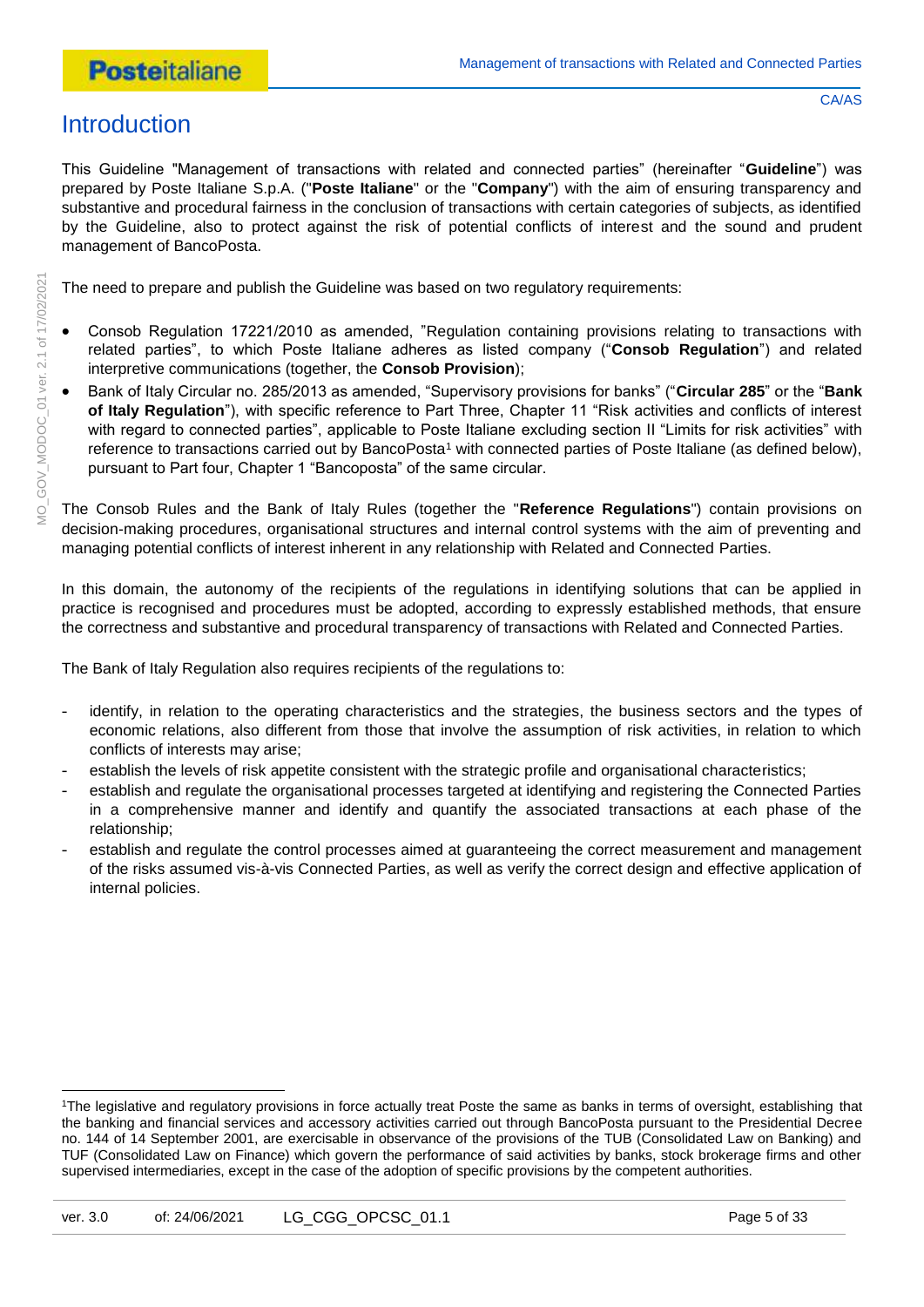# <span id="page-5-0"></span>1 Objectives, scope of application and methods of implementation

# <span id="page-5-1"></span>1.1 Document objective

The regulation governing Related and Connected Parties aims to monitor the risk that the closeness of said entities to decision-making centres may compromise the objectivity and impartiality of the evaluations relating to the performance of transactions with said parties.

Therefore, the objective is to prevent any distortion in the allocation of assets, resources, services and obligations, generated by particular relationships of association or connection and/or possible conflicts of interests, and monitor the exposure to risks that are not adequately measured or controlled.

To this end, this document establishes the principles and rules which Poste Italiane must adhere to in order to ensure the transparency and substantive and procedural correctness of transactions with entities included in the Single Perimeter (as hereinafter defined) and to monitor the risk deriving from potential conflicts of interests.

The Guideline make provision, in particular, for:

- the definition of roles and responsibilities;
- the definition of the subjects covered by the Single Perimeter and their identification;
- the process for the identification of transactions with entities included in the Single Perimeter and cases of exclusion;
- the classification of transactions by main type and on the basis of relevance thresholds and the associated preliminary and decision-making process;
- the internal information flows and disclosure obligations to the market, Consob and the Bank of Italy.

### <span id="page-5-2"></span>1.2 Scope of application and methods of implementation

The area of application of the Guideline for the Management of transactions with Related and Connected Parties" differs depending on the regulation applied, i.e. the provisions of the Consob Regulation applies to Poste Italiane (in the performance of all activities of the Company and the Group including those of BancoPosta), while the Bank of Italy Regulation applies to Poste Italiane, referring exclusively to BancoPosta. The area of application of the Bank of Italy Regulation regards, in particular, BancoPosta transactions with entities included in the Single Perimeter.

In view of the provisions of the Consob Regulation, transactions with subjects included in the Poste Italiane Single Perimeter carried out by subsidiaries also fall within the scope of this Guideline, it being understood that the provisions of this Guideline on substantive and procedural fairness apply only to Transactions through subsidiaries (as defined below).

The contents of the Guideline for the "Management of transactions with Related and Connected Parties" are binding and apply to Poste Italiane and, based on the prior process of acknowledgement and solely for the Consob provisions, to the companies directly or indirectly controlled by it. Subsidiaries subject to special rules, in particular those in the banking/finance, securities and insurance sectors, receive this Guideline and adopt it, adapting it where necessary - to the specific features of their own business. The latter must comply with the obligations set out in para. 4.8 of this Guideline.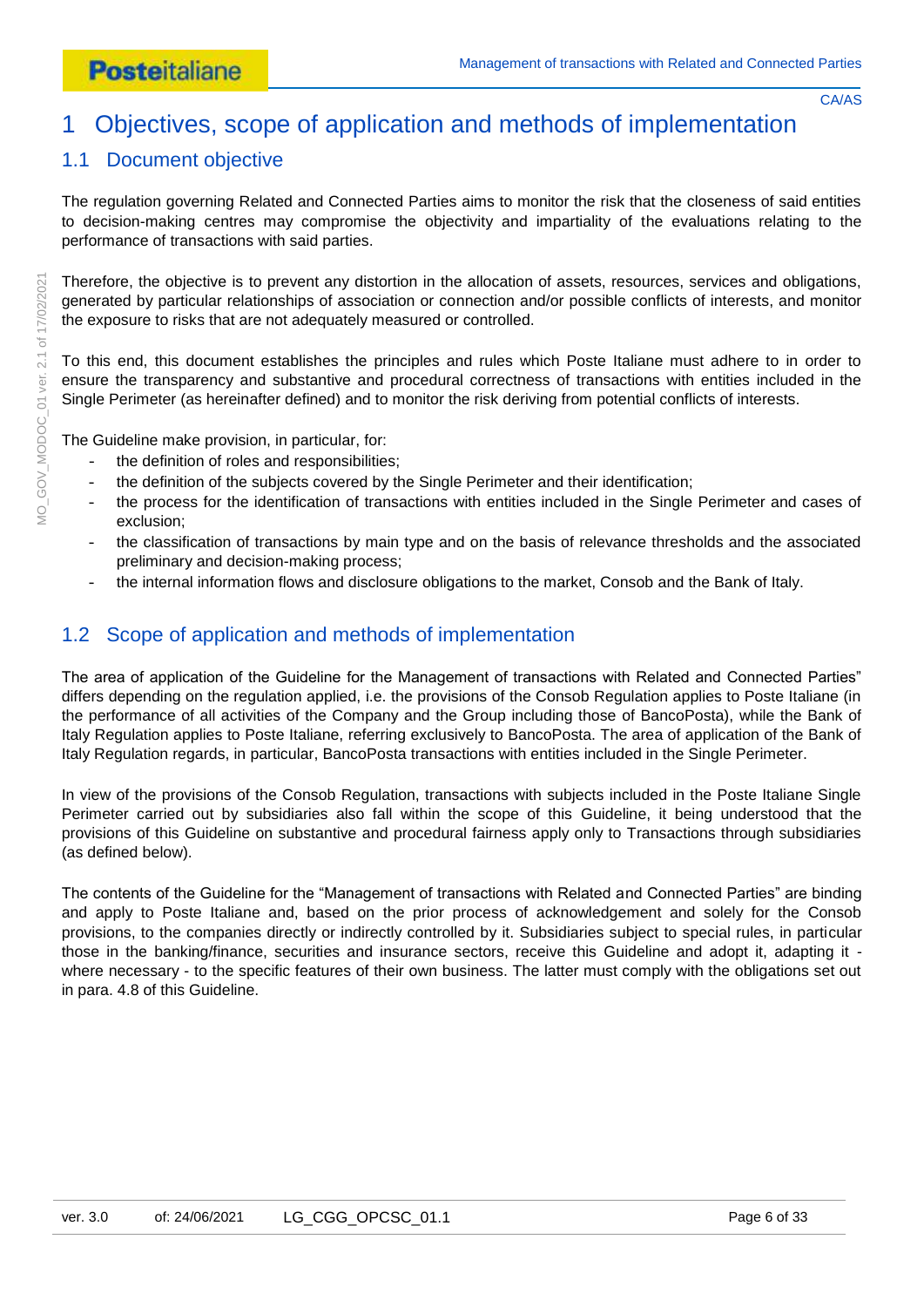# <span id="page-6-0"></span>2 Definitions, abbreviations and acronyms

### Acronyms

| Acronym/abbreviation | <b>Description</b>                 |
|----------------------|------------------------------------|
| <b>BP</b>            | <b>BancoPosta</b>                  |
| CA                   | <b>Corporate Affairs</b>           |
| CA/AS                | Corporate Affairs/Affari Societari |
| <b>JGM</b>           | Joint General Manager              |

#### Definitions<sup>2</sup>

| <b>Term</b>                                                           | <b>Definition</b>                                                                                                                                                                                                                                                                                                                                                                                                                  |
|-----------------------------------------------------------------------|------------------------------------------------------------------------------------------------------------------------------------------------------------------------------------------------------------------------------------------------------------------------------------------------------------------------------------------------------------------------------------------------------------------------------------|
| <b>Directors Involved</b>                                             | Directors who have an interest in the transaction, on their own behalf or<br>on behalf of third parties, which conflicts with that of the Company.                                                                                                                                                                                                                                                                                 |
| <b>Unrelated Directors</b>                                            | Directors other than the counterparty in a given transaction and the<br><b>Related and Connected Parties.</b>                                                                                                                                                                                                                                                                                                                      |
| <b>BancoPosta</b>                                                     | Capital intended exclusively for the performance of BancoPosta<br>activities, established by Poste Italiane pursuant to art. 2, paragraphs 17<br>octies et seq. of Decree Law no. 225 of 29 December 2010, converted<br>from Law no. 10 of 26 February 2011.                                                                                                                                                                       |
| <b>Parent Company or Poste</b><br><b>Italiane or Poste or Company</b> | Poste Italiane S.p.A.                                                                                                                                                                                                                                                                                                                                                                                                              |
| Circular 285 or Bank of Italy<br><b>Regulation</b>                    | Bank of Italy Circular no. 285 of 17 December 2013 "Supervisory<br>provisions for banks".                                                                                                                                                                                                                                                                                                                                          |
| <b>Corporate Governance Code</b>                                      | The Code of Corporate Governance for Companies with shares listed,<br>approved by the Corporate Governance Committee, in force from time to<br>time.                                                                                                                                                                                                                                                                               |
| <b>Committee</b>                                                      | The Related and Connected Parties Committee established within the<br>body with the function of strategic supervision of Poste Italiane,<br>composed of at least three directors. All members of the Committee must<br>be independent. Independence is assessed in accordance with Article<br>148 of the CFA and Article 2, Recommendation 7, of the Corporate<br>Governance Code and Ministerial Decree 169/2020 (as applicable). |
|                                                                       | Furthermore, the Committee performs its duties with a composition that<br>ensures the presence <sup>3</sup> of three independent Directors unrelated to the<br>transaction, in the case of transactions of Greater Importance or at least                                                                                                                                                                                          |

<sup>2</sup>Where deemed useful, the different definitions contained in the Consob Regulation and the Bank of Italy Regulation are reported for the same object

<sup>&</sup>lt;sup>3</sup> In order to assess the possible presence, within the Committee, of related directors with respect to a specific transaction, the members of the Committee are required to promptly report to the Chairperson of the Committee (or to the other members, if the Chairperson is involved) and to the Secretariat of the Committee the possible existence of situations that are even only potentially relevant, without prejudice, in any event, to the obligations of disclosure to the Board of Directors and to the Board of Statutory Auditors pursuant to the applicable regulations.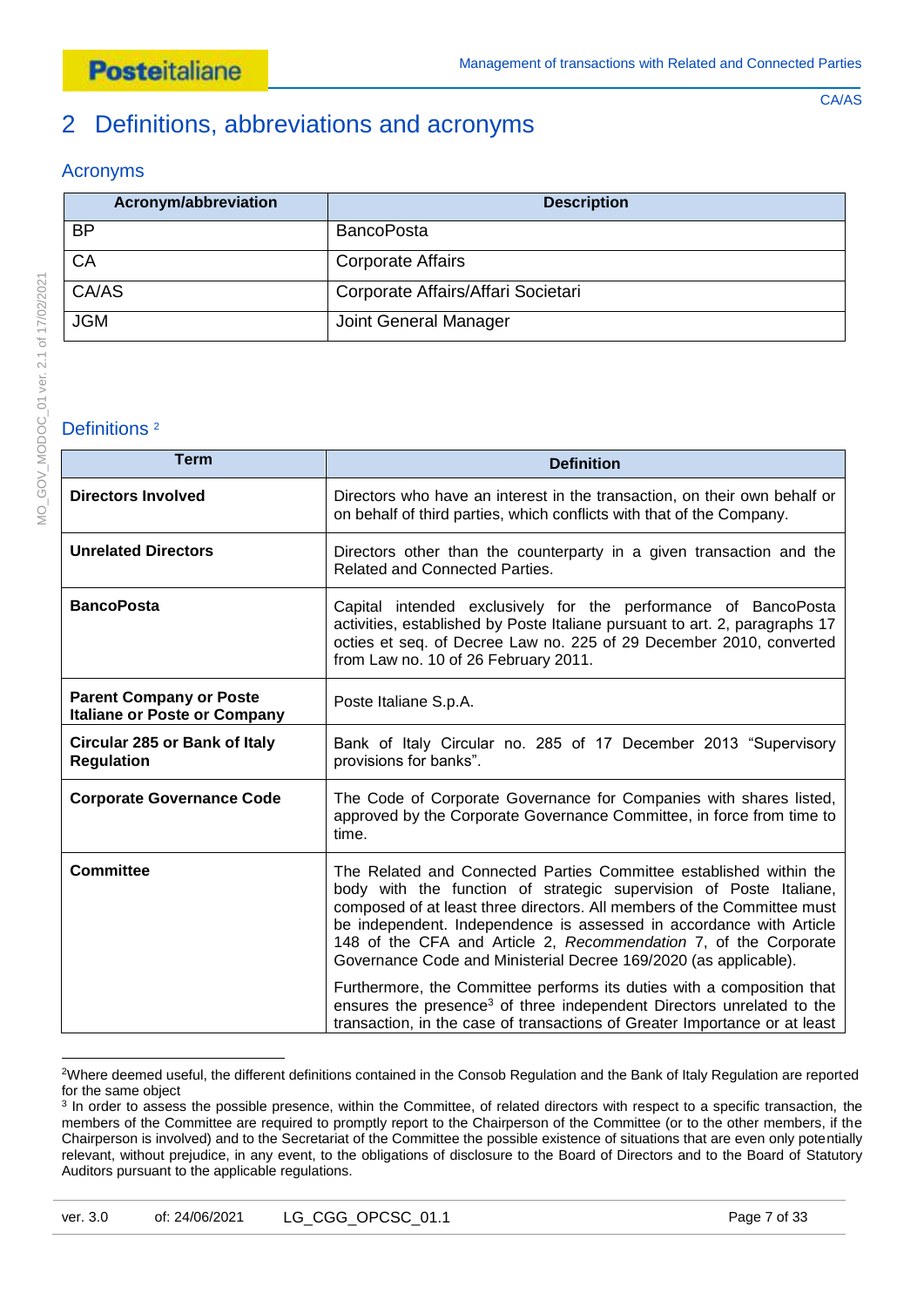MO\_GOV\_MODOC\_01 ver. 2.1 of 17/02/2021

MO\_GOV\_MODOC\_01 ver. 2.1 of 17/02/2021

|                                                    | <b>CA/AS</b>                                                                                                                                                                                                                                                                                                                                                                                                                                                                                                                                                                                                                                                                                                                                                                                                                                                                                                                                                                                                                                                                                                                                                                                                                                                           |
|----------------------------------------------------|------------------------------------------------------------------------------------------------------------------------------------------------------------------------------------------------------------------------------------------------------------------------------------------------------------------------------------------------------------------------------------------------------------------------------------------------------------------------------------------------------------------------------------------------------------------------------------------------------------------------------------------------------------------------------------------------------------------------------------------------------------------------------------------------------------------------------------------------------------------------------------------------------------------------------------------------------------------------------------------------------------------------------------------------------------------------------------------------------------------------------------------------------------------------------------------------------------------------------------------------------------------------|
|                                                    | two independent Directors not associated with the transaction, in the<br>case of transactions of Lesser Importance. If this is not possible - i.e. if<br>there are not in the Committee (i) three independent and unrelated<br>directors, in the case of Transactions of Major Significance, or (ii) at least<br>two independent and unrelated directors, in the case of Transactions of<br>Minor Significance - the Committee shall be supplemented by the Board<br>of Directors, which shall choose from among its members the<br>independent and unrelated directors, in order of seniority. If the Board of<br>Directors does not include a sufficient number of directors with the<br>necessary qualifications, the tasks shall be carried out in the following<br>order: (i) where there are two independent and unrelated directors, by<br>these latter, acting jointly and by unanimous decision; (ii) individually by<br>the only independent and unrelated director to the transaction; or, if there<br>is no remaining independent and unrelated director on the Board (iii) by<br>an independent expert, taking into account the relationships indicated in<br>paragraph 2.4 of Annex 4 to the Consob Regulation or by the Board of<br>Statutory Auditors. |
| <b>Market or standard conditions</b>               | Conditions similar to those usually applied to unrelated parties for<br>transactions of a corresponding nature, size or risk, or based on<br>regulated tariffs or imposed prices, or those applied to parties with whom<br>the issuer is obliged by law to contract for a certain consideration.                                                                                                                                                                                                                                                                                                                                                                                                                                                                                                                                                                                                                                                                                                                                                                                                                                                                                                                                                                       |
|                                                    | Without affecting the foregoing, and without prejudice to case-by-case<br>evaluations, the following conditions are normally considered to be<br>"market or standard" conditions:                                                                                                                                                                                                                                                                                                                                                                                                                                                                                                                                                                                                                                                                                                                                                                                                                                                                                                                                                                                                                                                                                      |
|                                                    | applied to counterparties that are not members of the Single<br>reference<br>Perimeter<br>with<br>to<br>transactions<br>with<br>similar<br>characteristics in terms of size, nature, type, risk, etc.;                                                                                                                                                                                                                                                                                                                                                                                                                                                                                                                                                                                                                                                                                                                                                                                                                                                                                                                                                                                                                                                                 |
|                                                    | those in line with those applied in the market, as resulting from<br>appropriate benchmark analyses carried out, where appropriate,<br>also with the support of independent experts;                                                                                                                                                                                                                                                                                                                                                                                                                                                                                                                                                                                                                                                                                                                                                                                                                                                                                                                                                                                                                                                                                   |
|                                                    | taken from manuals, tariff lists, product tables, framework<br>agreements, etc. or applied on the basis of the conditions defined<br>and imposed by law;                                                                                                                                                                                                                                                                                                                                                                                                                                                                                                                                                                                                                                                                                                                                                                                                                                                                                                                                                                                                                                                                                                               |
|                                                    | those defined as a result of competitive procedures (both public<br>and private), adequately documented and governed by company<br>procedures through which the application of best market practices<br>is guaranteed.                                                                                                                                                                                                                                                                                                                                                                                                                                                                                                                                                                                                                                                                                                                                                                                                                                                                                                                                                                                                                                                 |
| <b>Single Perimeter DB</b>                         | The list of subjects included in the Single Perimeter, developed and<br>managed in accordance with the internal operating procedures<br>implementing this Guideline, which consists of two sections: (i) one for<br>natural persons and (ii) one for legal persons.                                                                                                                                                                                                                                                                                                                                                                                                                                                                                                                                                                                                                                                                                                                                                                                                                                                                                                                                                                                                    |
| <b>Managers with strategic</b><br>responsibilities | Managers with strategic responsibilities are those who have the power<br>and the responsibility, whether directly or indirectly, to plan, manage and<br>control company activities, this includes Directors (executive or non-                                                                                                                                                                                                                                                                                                                                                                                                                                                                                                                                                                                                                                                                                                                                                                                                                                                                                                                                                                                                                                         |
| (Consob)                                           | executive) of the company itself, as defined from time to time by the<br>International Accounting Standards (see Annex 1).                                                                                                                                                                                                                                                                                                                                                                                                                                                                                                                                                                                                                                                                                                                                                                                                                                                                                                                                                                                                                                                                                                                                             |
| <b>MD 169</b>                                      | The Decree of the Ministry of Economy and Finance no. 169 of 23<br>November 2020, issued in implementation of Article 26 of the CBA.                                                                                                                                                                                                                                                                                                                                                                                                                                                                                                                                                                                                                                                                                                                                                                                                                                                                                                                                                                                                                                                                                                                                   |
| <b>Company representatives</b><br>(Bank of Italy)  | Company representatives are subjects that carry out functions of<br>administration, management and control at a bank, a parent financial<br>company or a supervised intermediary. The definition, contained in<br>Circular 285 (see Appendix 1), includes directors and statutory auditors.<br>The definition includes the general manager and the person who fulfils                                                                                                                                                                                                                                                                                                                                                                                                                                                                                                                                                                                                                                                                                                                                                                                                                                                                                                  |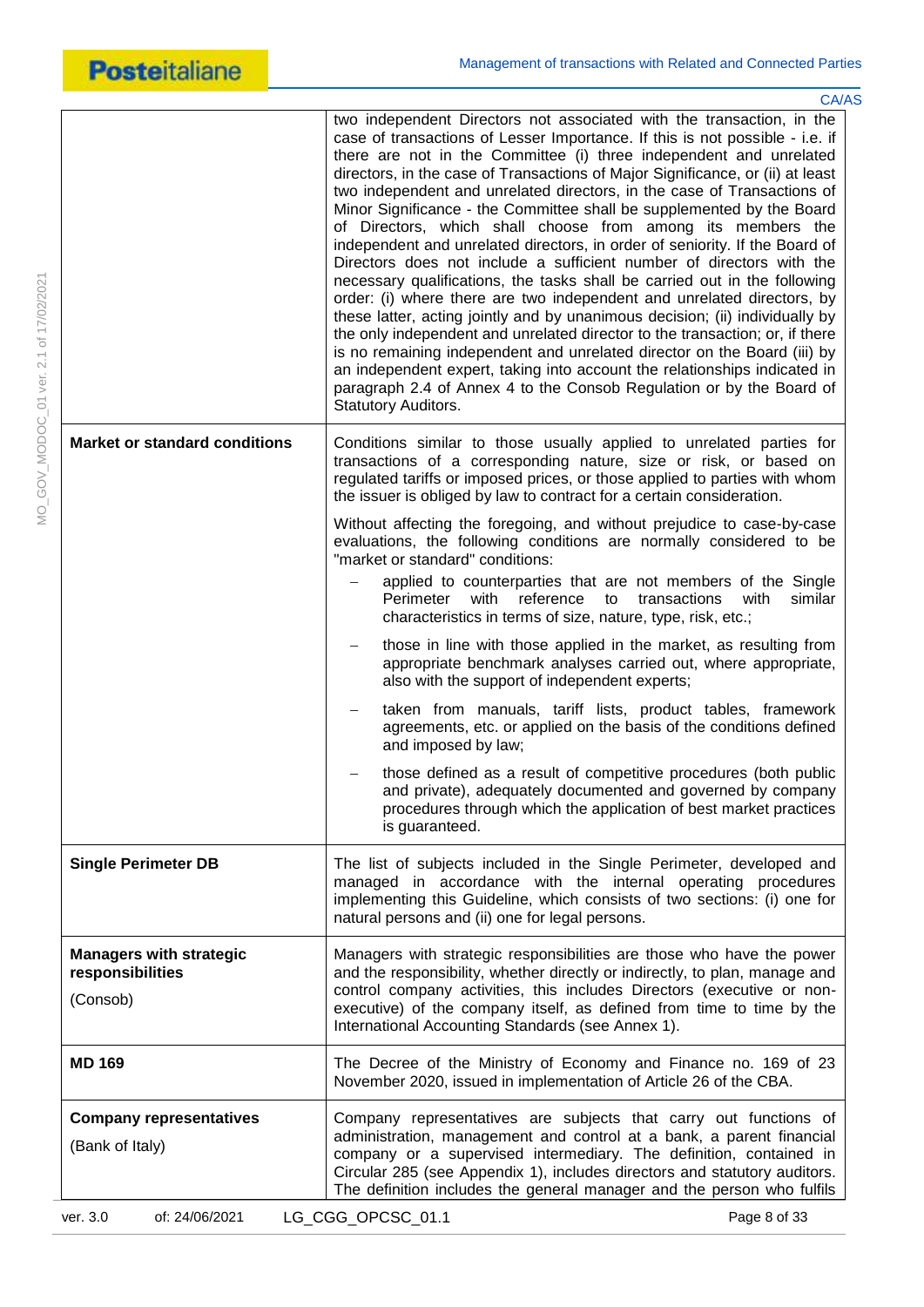

|                                                                         | CA/AS                                                                                                                                                                                                                                                                                                                                                                                                    |
|-------------------------------------------------------------------------|----------------------------------------------------------------------------------------------------------------------------------------------------------------------------------------------------------------------------------------------------------------------------------------------------------------------------------------------------------------------------------------------------------|
|                                                                         | roles involving the exercise of functions equivalent to that of the general<br>manager. In particular, at BancoPosta the person similar to the general<br>manager is the Manager of BancoPosta.                                                                                                                                                                                                          |
| <b>Central coordination function</b>                                    | The function of Poste Italiane called upon to perform the coordination<br>and supervision tasks referred to in para. 5.10, as identified in the<br>internal operating procedures implementing this Guideline.                                                                                                                                                                                            |
| <b>Proposing Function</b>                                               | Poste Italiane S.p.A. functions that propose the transaction with entities<br>included in the Single Perimeter, or functions of the subsidiaries through<br>which the transactions are carried out with entities in the Single<br>Perimeter.                                                                                                                                                             |
| <b>Poste Group</b>                                                      | For the purposes of these Guideline, the Group comprised of Poste<br>Italiane and the group of Poste's subsidiaries.                                                                                                                                                                                                                                                                                     |
| <b>Transactions with Related</b><br>Parties (Consob)                    | Any transfer of resources, services or obligations with parties included in<br>the Single Perimeter, regardless of whether a consideration has been<br>agreed upon, in accordance with what is provided for from time to time in<br>the International Accounting Standards (see Appendix 1).                                                                                                             |
| <b>Transactions with Connected</b><br><b>Parties</b><br>(Bank of Italy) | Transactions with subjects included in the Single Perimeter involving the<br>assumption of risk activities, transfer of resources, services or<br>obligations, irrespective of whether a consideration is foreseen, including<br>mergers and demergers, as defined in Circular 285 (see Annex 1).                                                                                                        |
| <b>Transactions with entities</b><br>included in the Single Perimeter   | Total Transactions with entities included in the Single Perimeter<br>Annex 2 contains an illustrative and non-exhaustive list of certain<br>Transactions with subjects included in the Single Perimeter.                                                                                                                                                                                                 |
| <b>Transactions of Greater</b><br>Importance<br>(Bank of Italy)         | Transactions carried out by or on behalf of BancoPosta with entities<br>included in the Single Perimeter in which at least one of the following<br>ratios, as indicated in Circular 285 (and detailed in Annex 1) is higher<br>than the 5% threshold:                                                                                                                                                    |
|                                                                         | - Value relevance ratio: the ratio between the value of the<br>transaction and the regulatory capital of BancoPosta taken from<br>the most recent published balance sheet;                                                                                                                                                                                                                               |
|                                                                         | Asset relevance ratio: the ratio between the total assets of the<br>entity involved in the transaction and the total assets of<br>BancoPosta. This ratio is envisaged for acquisitions, mergers and<br>divisions.                                                                                                                                                                                        |
|                                                                         | See Annex 1 for the application of the above indices.                                                                                                                                                                                                                                                                                                                                                    |
| <b>Transactions of Greater</b><br>Importance<br>(Consob)                | The Transactions carried out by Poste or its subsidiaries, with entities<br>included in the Single Perimeter in which at least one of the following<br>ratios is higher than the 5% threshold:<br>Value relevance ratio: the ratio between the value of the transaction<br>and the shareholders' equity taken from the most recent balance<br>sheet (consolidated, if drafted) published by the company; |
|                                                                         | Asset relevance ratio: the ratio between the total assets of the<br>entity involved in the transaction and the total assets of the<br>company;                                                                                                                                                                                                                                                           |
|                                                                         | Liability relevance ratio: the ratio between total liabilities of the<br>entity acquired and the total assets of the company.                                                                                                                                                                                                                                                                            |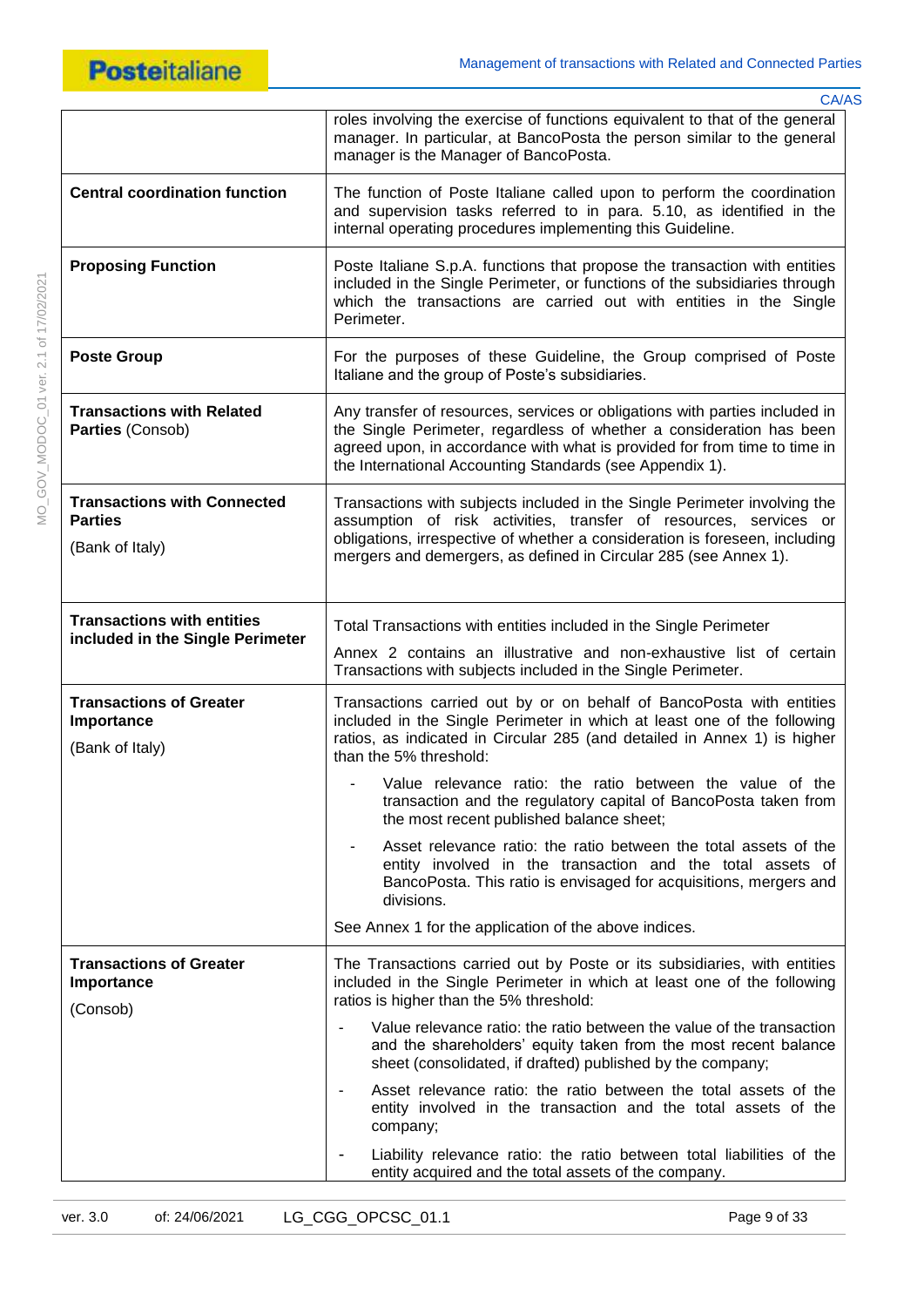MO\_GOV\_MODOC\_01 ver. 2.1 of 17/02/2021

MO\_GOV\_MODOC\_01 ver. 2.1 of 17/02/2021

|                                                                      | See Annex 1 for a more detailed indication of the above thresholds and<br>their application.                                                                                                                                                                                                                                                                                                                                                                                         |
|----------------------------------------------------------------------|--------------------------------------------------------------------------------------------------------------------------------------------------------------------------------------------------------------------------------------------------------------------------------------------------------------------------------------------------------------------------------------------------------------------------------------------------------------------------------------|
| <b>Transactions of Lesser</b><br>Importance                          | Transactions with entities included in the Single Perimeter for an amount<br>exceeding a small amount, but below the threshold of Greater<br>Importance.                                                                                                                                                                                                                                                                                                                             |
| <b>Transactions for a Small Amount</b><br>(Consob and Bank of Italy) | Transactions with subjects included in the Single Perimeter whose<br>countervalue does not exceed:                                                                                                                                                                                                                                                                                                                                                                                   |
|                                                                      | Euro 1,000,000, if concluded by Poste Italiane and its<br>subsidiaries with legal entities, with the exception of transactions<br>completed by, or on behalf of, BancoPosta;                                                                                                                                                                                                                                                                                                         |
|                                                                      | the lower amount between Euro 1,000,000 and 0.05% of<br>regulatory capital of BancoPosta, if concluded with legal entities<br>by, or on behalf of, BancoPosta;                                                                                                                                                                                                                                                                                                                       |
|                                                                      | the amount of $\epsilon$ 300,000, if entered into with natural persons and<br>with subjects that are included in the Single Perimeter by virtue<br>of their relationship with Directors, Statutory Auditors, the<br>General<br>Manager,<br>other<br>Executives<br>Strategic<br>with<br>Responsibilities, the Manager of BancoPosta<br>and Key<br>Management Personnel.                                                                                                               |
|                                                                      | Irrespective of the amount, transactions are not considered to be<br>Transactions of a Small Amount: (i) transactions involving the sale of real<br>estate if carried out on non-market terms, but taking into account<br>transactions governed by specific rules; (ii) judicial or extra-judicial<br>settlement agreements. This is without prejudice to other exemptions in<br>this Guideline, where applicable.                                                                   |
| <b>Ordinary Bankit Transactions</b>                                  | Ordinary transactions with entities included in the Single Perimeter, of<br>lesser importance, falling under BancoPosta ordinary operations and<br>completed under conditions equivalent to market or standard ones. In<br>defining these transactions, account is taken of the following elements:<br>attributability to ordinary activities, objectivity of the conditions, simplicity<br>of the economic-contractual framework, low quantitative relevance,<br>counterparty type. |
|                                                                      | Transactions of greater importance carried out by, or on behalf of<br>BancoPosta are never ordinary for the purposes of the Bank of Italy<br>Regulation.                                                                                                                                                                                                                                                                                                                             |
|                                                                      | Transactions involving or containing judicial or extra-judicial settlement<br>agreements are never ordinary.                                                                                                                                                                                                                                                                                                                                                                         |
| <b>Ordinary Consob Transactions</b>                                  | Transactions with entities included in the Single Perimeter which are part<br>of the ordinary exercise of operating activities or connected financial<br>activities.                                                                                                                                                                                                                                                                                                                 |
|                                                                      | For the purposes of the relevant identification, the Company takes into<br>account the indications and interpretative criteria contained in Consob<br>Communication no. DEM/100788683 of 24 September 2010 and/or in<br>other subsequent Communications or interpretative guidelines adopted<br>on the matter by Consob.                                                                                                                                                             |
|                                                                      | "Operating activities" means the set of (i) the principal revenue-producing<br>activities and (ii) all other management activities that are not classified as<br>"investing" or "financing" activities.                                                                                                                                                                                                                                                                              |
|                                                                      | "Financial activities related to operating activities" means any transaction<br>that qualifies as a financial transaction to the extent that it is ancillary to                                                                                                                                                                                                                                                                                                                      |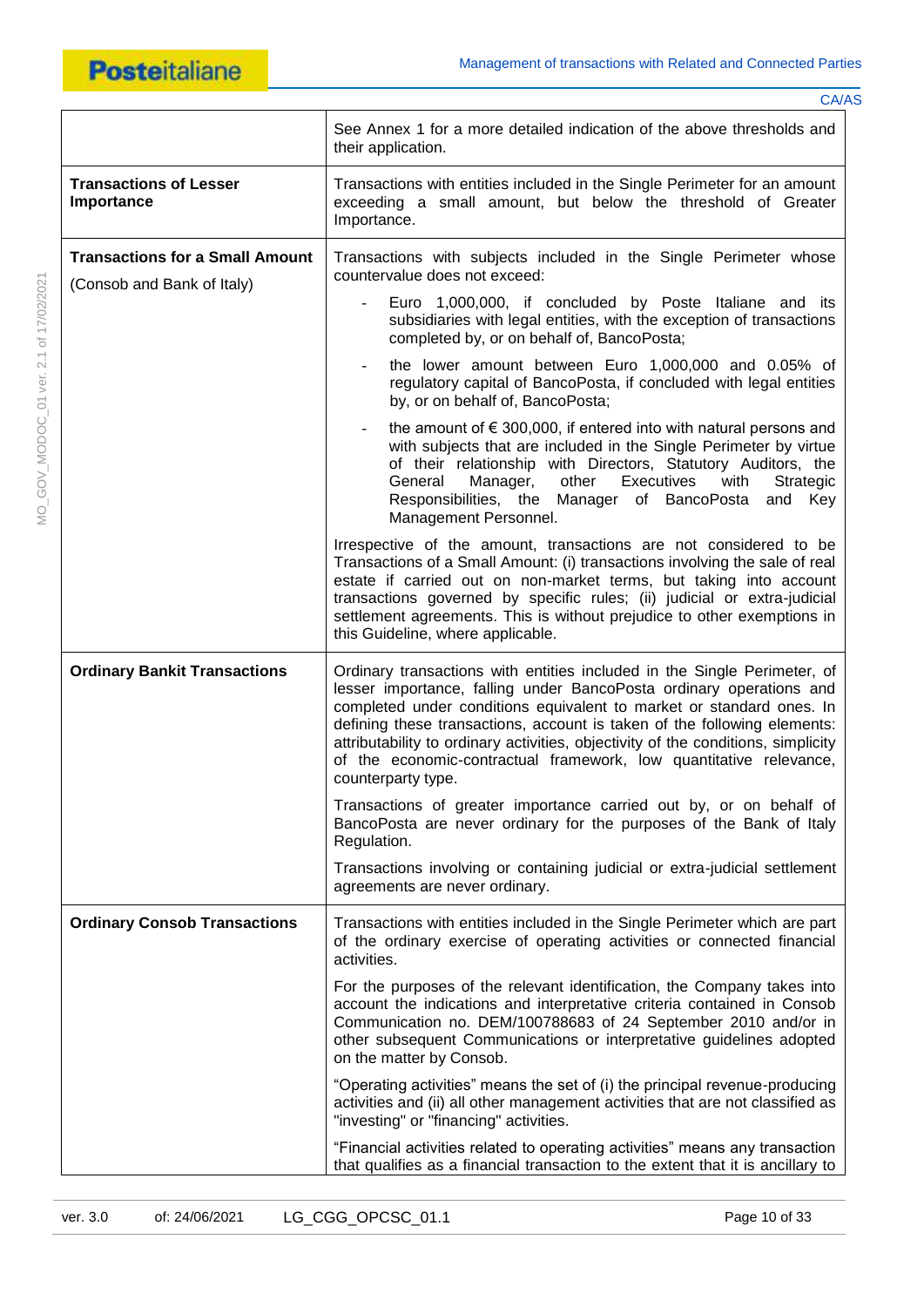|                                                                                              | CA/AS                                                                                                                                                                                                                                                                                                                                                                                                                                |
|----------------------------------------------------------------------------------------------|--------------------------------------------------------------------------------------------------------------------------------------------------------------------------------------------------------------------------------------------------------------------------------------------------------------------------------------------------------------------------------------------------------------------------------------|
|                                                                                              | the conduct of operating activities.                                                                                                                                                                                                                                                                                                                                                                                                 |
|                                                                                              | In addition to the foregoing, a number of parameters are considered in<br>assessing whether a transaction falls within the ordinary course of<br>business or the related financial activity, namely:                                                                                                                                                                                                                                 |
|                                                                                              | the subject of the transaction, which must be attributable to<br>ordinary activities;                                                                                                                                                                                                                                                                                                                                                |
|                                                                                              | the recurrence of the type of transaction in the context of the<br>Company's activity, only transactions that are repeated regularly<br>and continuously over time being considered ordinary;                                                                                                                                                                                                                                        |
|                                                                                              | the size of transactions that can be considered ordinary are only<br>those that do not have dimensions significantly greater than those<br>that normally typify similar transactions performed by the<br>company;                                                                                                                                                                                                                    |
|                                                                                              | the contractual terms and conditions that can be considered<br>ordinary are only those transactions whose contractual<br>characteristics do not deviate from standard or prevailing market<br>conditions, also for categories of customers;                                                                                                                                                                                          |
|                                                                                              | the consideration of the transaction, transactions that cannot be<br>considered ordinary transactions are those for which provision is<br>made for a non-monetary consideration;                                                                                                                                                                                                                                                     |
|                                                                                              | the nature of the counterparty, transactions that cannot be<br>considered ordinary transactions are those carried out with a<br>counterparty that presents anomalous characteristics with respect<br>to the type of transaction performed.                                                                                                                                                                                           |
|                                                                                              | Transactions involving or containing judicial or extra-judicial settlement<br>agreements are never ordinary.                                                                                                                                                                                                                                                                                                                         |
| <b>Transactions</b><br>Ordinary<br>completed<br>market<br>under<br>or<br>standard conditions | Consob Ordinary Transactions entered into with subjects included in the<br>Single Perimeter at Market-Equivalent or Standard Terms, in accordance<br>with the Consob Rules.                                                                                                                                                                                                                                                          |
| <b>Intermediated Transactions</b>                                                            | Transactions with subjects falling within the Single Perimeter concluded<br>by Poste Italiane "through" Italian or foreign subsidiaries which have<br>been previously examined or approved by Poste Italiane itself.                                                                                                                                                                                                                 |
|                                                                                              | For these purposes, in line with what is specified in the Consob<br>Communication, it is considered that:                                                                                                                                                                                                                                                                                                                            |
|                                                                                              | the examination or approval of transactions need not be conducted<br>pursuant to internal regulations nor need it be by express<br>resolution;                                                                                                                                                                                                                                                                                       |
|                                                                                              | "examination" must be understood as meaning not merely the<br>receipt of information on the transaction carried out by the<br>subsidiary (e.g. for control purposes or for the purpose of preparing<br>the corporate accounting documents), but an assessment of the<br>transaction leading to an intervention (e.g. in the form of an opinion,<br>even if not binding) capable of affecting the subsidiary's approval<br>procedure. |
| Decision-making body                                                                         | The Board of Directors or any Body or natural person, to which the<br>power to obligate the company to third parties has been conferred.                                                                                                                                                                                                                                                                                             |
| <b>Participant</b>                                                                           | The entity required to request the authorisations set forth in articles 19 et<br>seq. of the Consolidated Law on Banking.                                                                                                                                                                                                                                                                                                            |
| <b>Related parties</b>                                                                       | All subjects defined as such by the International Accounting Standards                                                                                                                                                                                                                                                                                                                                                               |
| of: 24/06/2021<br>ver. 3.0                                                                   | LG_CGG_OPCSC_01.1<br>Page 11 of 33                                                                                                                                                                                                                                                                                                                                                                                                   |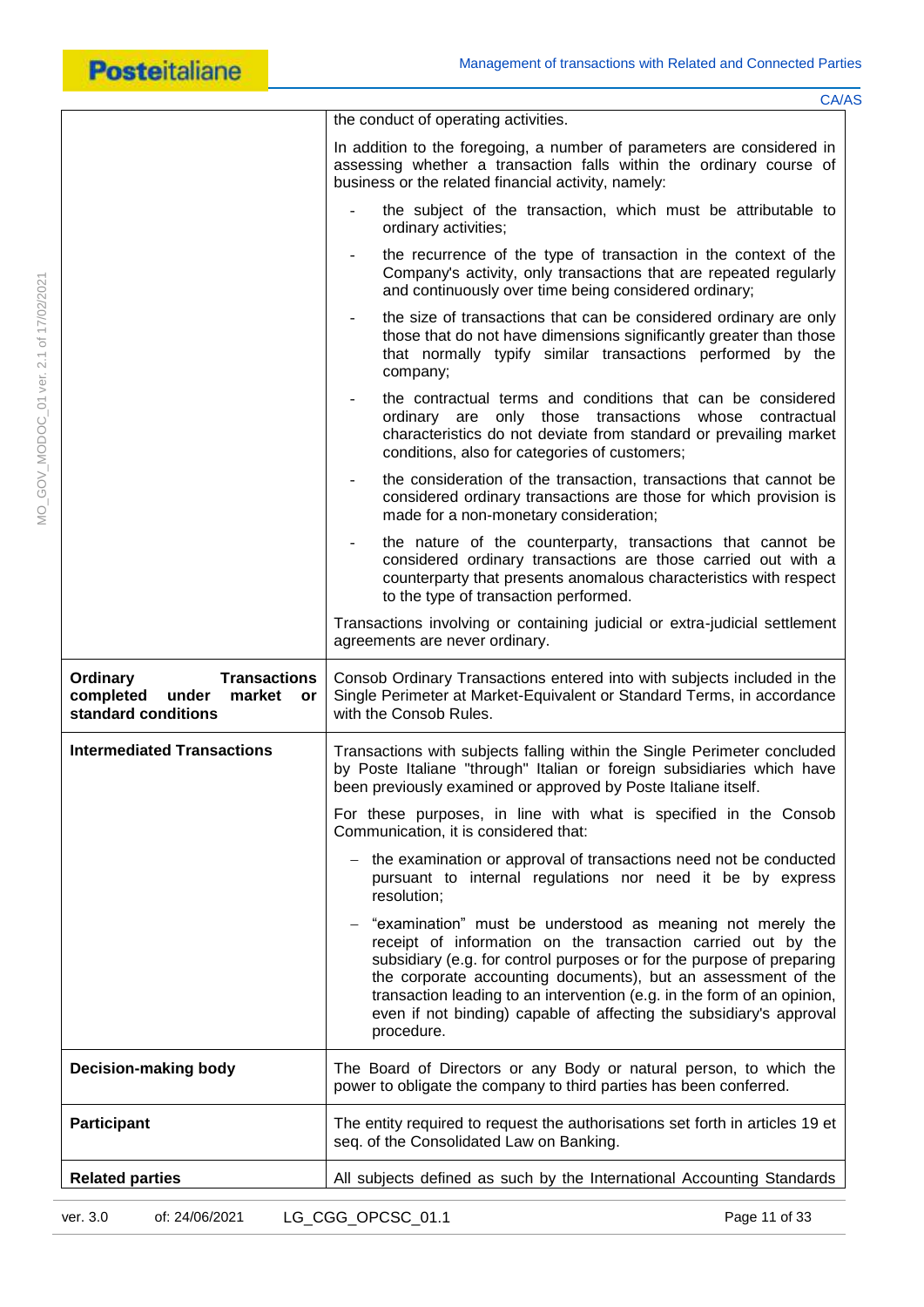|                               | CA/AS                                                                                                                                                                                                            |
|-------------------------------|------------------------------------------------------------------------------------------------------------------------------------------------------------------------------------------------------------------|
|                               | (see Appendix 1).                                                                                                                                                                                                |
| <b>Bankit Related Parties</b> | All subjects identified as such under the terms of Circular 285 (see<br>Annex 1).                                                                                                                                |
| <b>Capital</b>                | For the purposes of this Guideline, Capital means:                                                                                                                                                               |
|                               | BancoPosta's Regulatory Capital, in relation to the application of<br>a)<br>the Bank of Italy Rules;                                                                                                             |
|                               | Poste Italiane's consolidated shareholders' equity, in relation to the<br>b)<br>application of the Consob Regulation.                                                                                            |
| <b>Single Perimeter</b>       | The Related and Connected Parties of Poste Italiane combined; The<br>group is composed by considering, for each type of entity, the most<br>stringent rule between that of Consob and that of the Bank of Italy. |
|                               | The Single Perimeter also includes the entities potentially able to<br>exercise a significant influence in the most important transactions,<br>identified by Poste Italiane as Key Personnel.                    |
| <b>Key Personnel</b>          | The "Key Personnel" identified by Poste Italiane in BancoPosta's                                                                                                                                                 |

**Key Personnel** *(Material Risk Takers)* The "Key Personne remuneration and incentive policies in accordance with the criteria established by the European Commission's Delegated Regulation issued in implementation of art. 94, para. 2, of Directive 2013/36/EU and Part One, Title IV, Chapter 2, Section I, para. 6, of Circular 285, as amended.

**International Accounting Standards** The International Accounting Standards adopted in accordance with the procedure laid down in Article 6 of Regulation (EC) No. 1606/2002. **Consob Regulation The "Regulation containing provisions concerning related party** transactions" adopted by Consob through resolution No. 17221 of 12

March 2010 and subsequent amendments and additions. **Product Company Indicates jointly Poste Vita S.p.A.** (and its subsidiaries), BancoPosta Fondi S.p.A. S.G.R. and PostePay S.p.a., company wholly-owned by Poste Italiane, whose products are placed by BancoPosta.

**Associated Parties** The set represented by Bankit Related Parties and related Connected parties, as defined by Circular 285 (see Annex 1).

**Connected Subjects** The set of connected parties as defined in Circular 285 (see Annex 1). **Close relatives** 

Close relatives are, second-degree relatives <sup>4</sup>and the spouse or cohabiting common-law husband/wife of Bankit Related Parties, as well as the children of the latter, as defined by Circular 285 (see Annex 1).

> Close relatives up to the second degree of kinship of Bankit Related Parties and of the Key Personnel, as well as the companies controlled by the same, are also considered Close family members and included in the Single Perimeter.

**Close relatives**  (Consob) Close family members of a person are family members who are expected to influence, or be influenced by, that person in their dealings with the company, as defined in the International Accounting Standards (see Appendix 1). These include: a) that person's children and spouse or partner;

**.** 4According to the definition of articles 74-76 of the Italian Civil Code.

(Bank of Italy)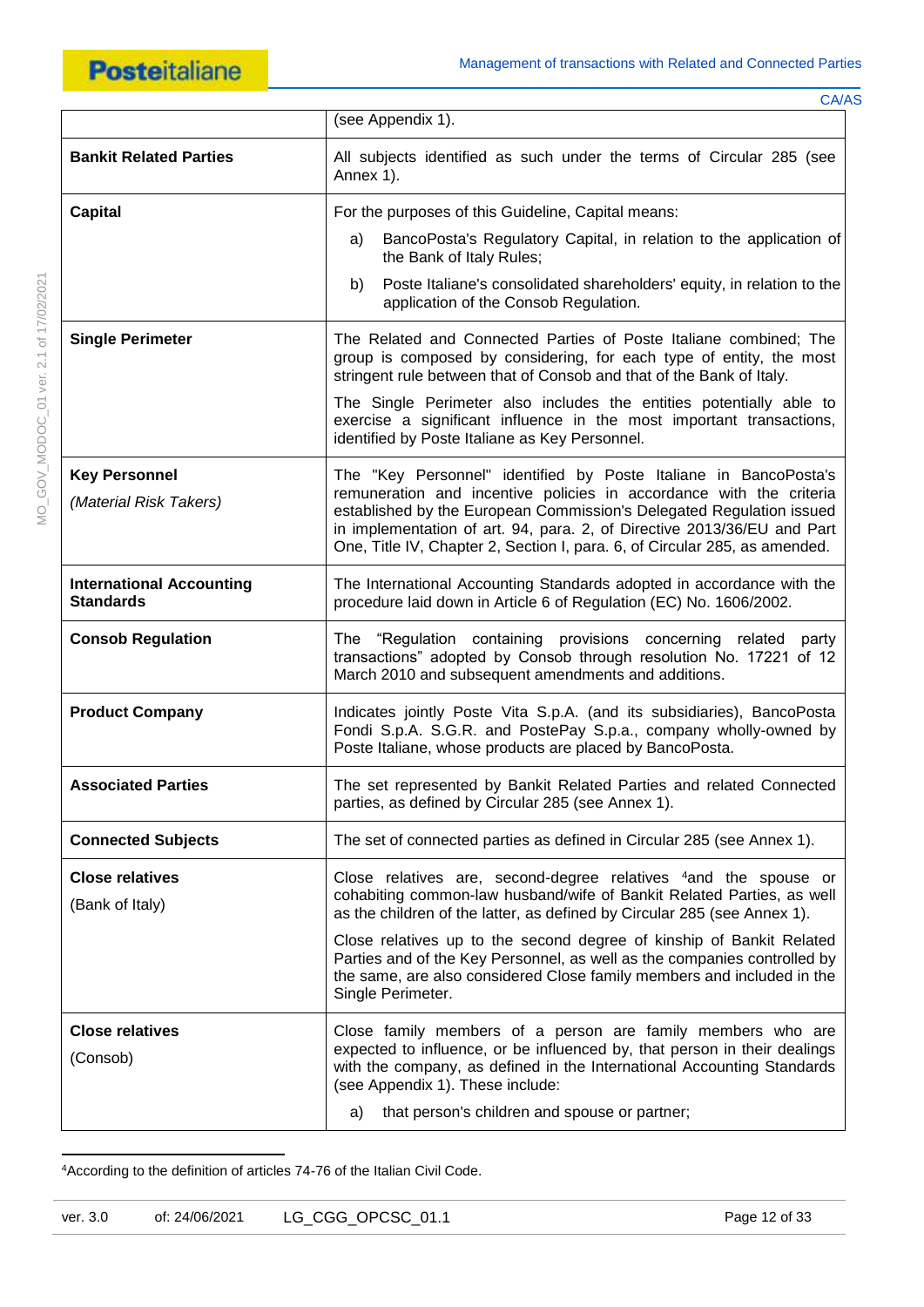|                                             |                                                                                                                               | <b>CA/AS</b> |
|---------------------------------------------|-------------------------------------------------------------------------------------------------------------------------------|--------------|
|                                             | the children and the spouse or partner of that person;<br>b)<br>the dependants of that person, their spouse or partner.<br>C) |              |
| <b>TUB (Consolidated Law on</b><br>Banking) | Italian Legislative Decree No. 385 of 1 September 1993.                                                                       |              |
| <b>TUF (Consolidated Law on</b><br>Finance) | Legislative Decree no. 58 of 24 February 1998.                                                                                |              |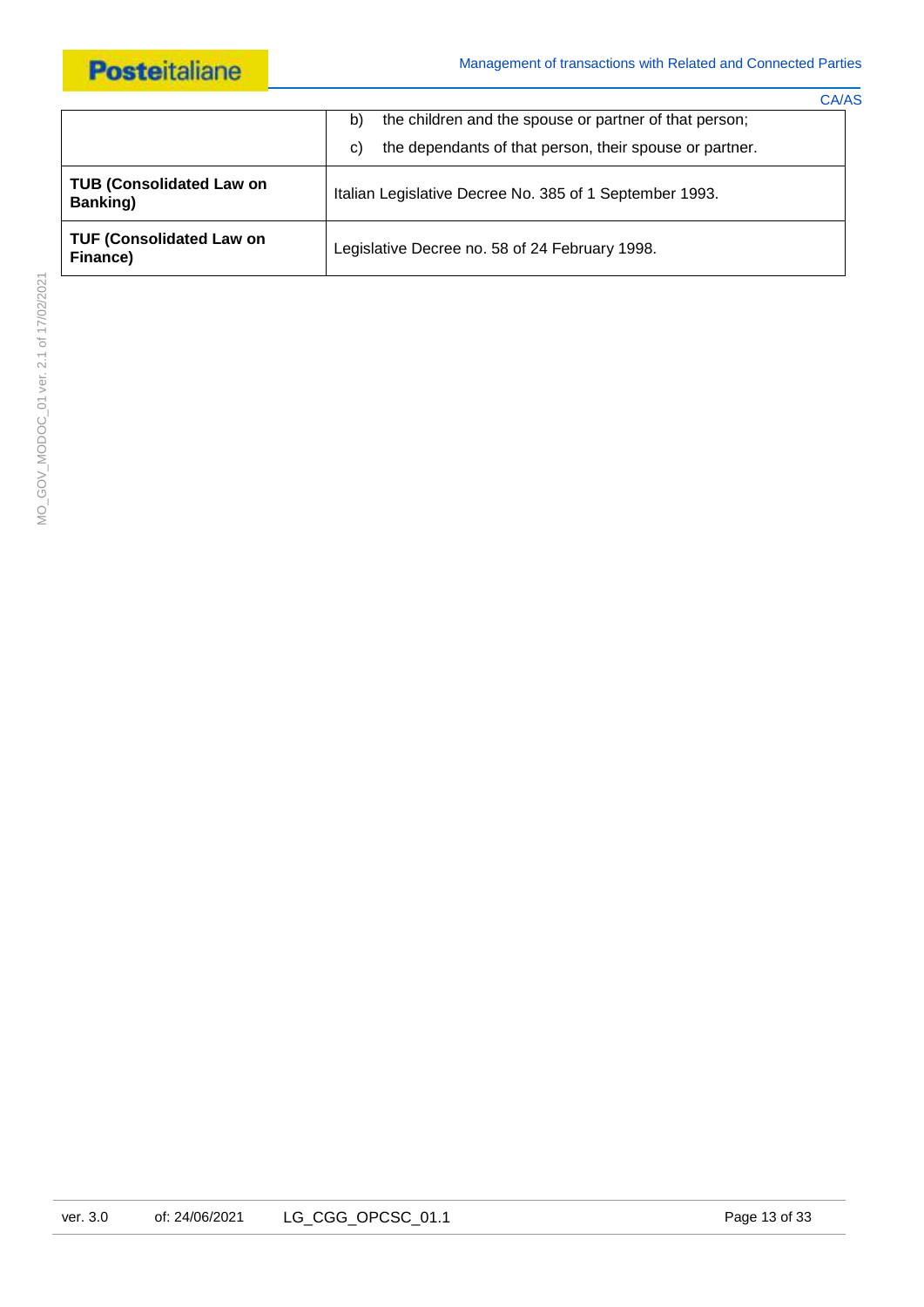# <span id="page-13-0"></span>3 Reference principles

CA/AS

The activities governed by this document must be carried out in compliance with the laws in force and with the principles and rules of conduct contained in the Code of Ethics of the Poste Italiane Group and in the other corporate regulatory instruments<sup>5</sup>.

This document is based on the general principles set out in the "Internal Control and Risk Management System (ICRMS)" Guideline, to which reference should be made for details.

**.** 

<sup>&</sup>lt;sup>5</sup> Failure to comply with the principles contained in this regulatory document may result in application of the sanctions contained in the disciplinary system of the National Collective Bargaining Agreement.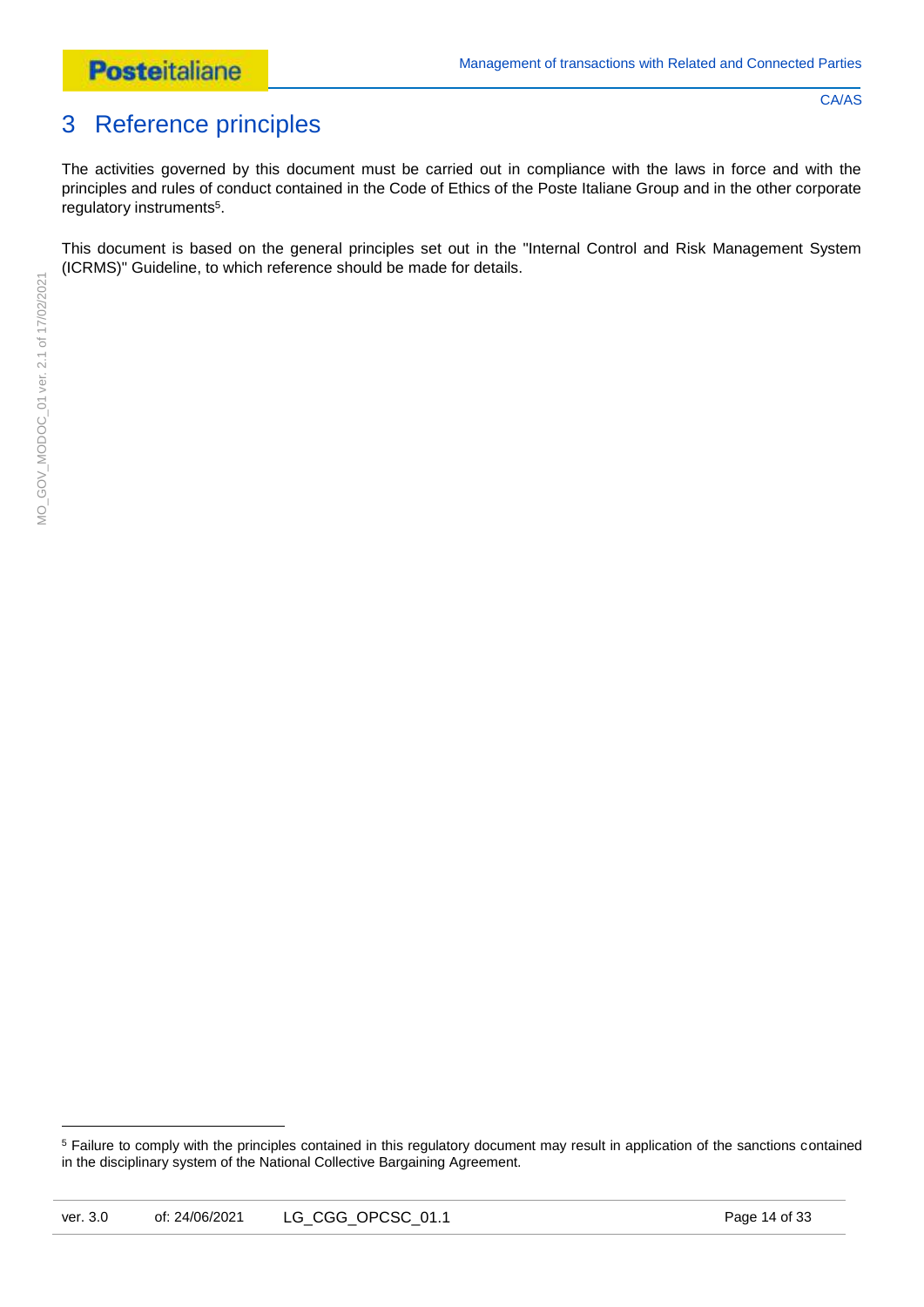# <span id="page-14-0"></span>4 Management process of transactions with entities included in the Single Perimeter

This guideline meets the requirements set forth in the Reference Regulations with the aim of defining governance and the process for the management of transactions with Related and Connected Parties carried out directly by Poste Italiane, also iwhen performing BancoPosta activities, or through Poste Group companies.

The process involves the identification, updating and monitoring of the Single Perimeter and of the transactions carried out with subjects falling within that Perimeter. Based on the types of transactions and their economic value, the preliminary and decision-making procedures are defined, as well as the information flows between the company functions/bodies and Consob and the Bank of Italy.

# <span id="page-14-1"></span>4.1 Identification and management of the Single Perimeter

The Single Perimeter is applicable for both Consob and Bank of Italy purposes and is identified on the basis of the definitions set out in paragraph 2 above and in Annex 1.

The Central Coordination Function makes a list of the subjects to be included in the Single Perimeter and periodically updates this list, with the cooperation of the relevant Poste Italiane and BancoPosta functions, depending on the different types of subject.

The natural persons falling under the Single Perimeter cooperate in order to allow the correct and complete registration of Related and Connected Parties.

The subjects included in the Single Perimeter are identified and registered in the Single Perimeter Database, according to the operational procedures implementing this Guideline.

The Single Perimeter is updated at the intervals provided for in the operational procedures and in any case whenever a change is detected, either directly or on the basis of communications made by the parties concerned.

In the event in which one of the registered entities belongs to an economic group, the entities that present with these legal or economic connections are included in the perimeter.

## <span id="page-14-2"></span>4.2 Cases of exclusion

### <span id="page-14-3"></span>4.2.1 Cases of exclusion pursuant to the Consob Regulation

Pursuant to the Consob Rules, the provisions of this Guideline do not apply:

- a) to the Shareholders' Meeting resolutions pursuant to art. 2389, paragraph 1 of the Italian Civil Code, relating to the fees due to members of the Board of Directors, as well as the resolutions regarding the remuneration of the directors vested with special roles falling under the total amount determined in advance by the Shareholders' Meeting pursuant to art. 2389, paragraph 3 of the Italian Civil Code;
- b) to the Shareholders' Meeting resolutions pursuant to art. 2402 of the Italian Civil Code, relating to the fees due to members of the Board of Statutory Auditors;
- c) to operations decided by the Company and involving all shareholders on equal terms, including:
	- o rights issues, including those servicing convertible bonds, and free capital increases pursuant to Article 2442 of the Italian Civil Code;
	- $\circ$  demergers in the strict sense, whether total or partial, with proportional share allocation;
	- $\circ$  reductions in share capital by means of reimbursement to shareholders pursuant to Article 2445 of the Italian Civil Code and purchases of treasury shares pursuant to Article 132 of the CFA;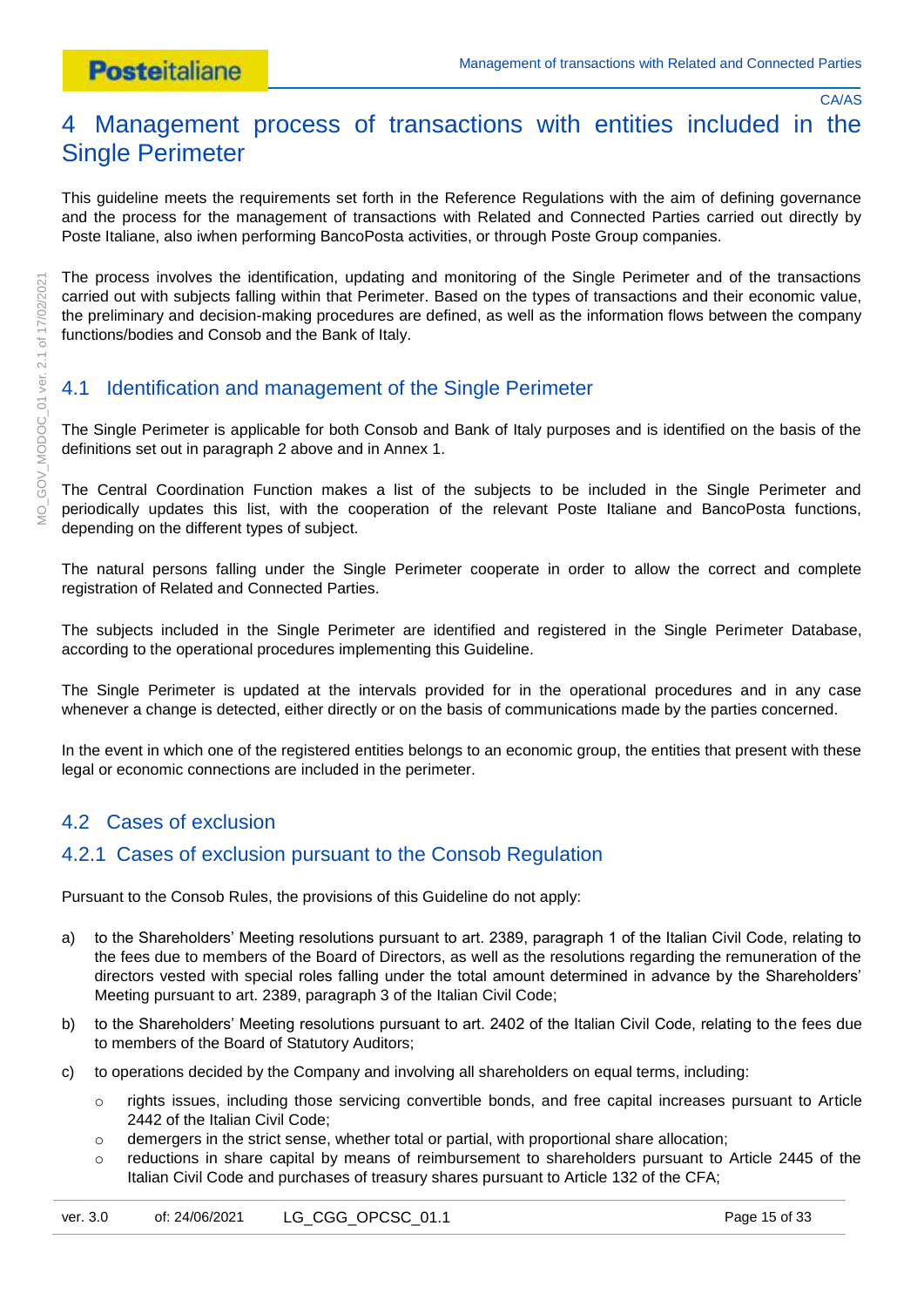# **Posteitaliane**

#### CA/AS

d) Transactions of a Small Amount, it being understood that the total annual amount of Transactions of a Small Amount, also as regards Transactions through subsidiaries, is in any case tracked in the corporate systems, in accordance with the provisions of the operating procedures, also in order to prepare adequate information for the corporate bodies.

In addition, without prejudice to the disclosure requirements of para. 4.6 of this Guideline, including those on Financial Disclosures which implement the provisions of Article 5, paragraph 8, of the Consob Regulation (para. 4.6.2), the provisions of this Guideline (other than those referred to above) do not apply either:

- e) to the payment plans based on financial instruments approved by the Shareholders' Meeting pursuant to art. 114-bis of the Consolidated Law on Finance and to the associated executive transactions;
- f) to resolutions, other than those referred to in points a) and b) above, concerning the remuneration of Directors holding special offices, as well as of other Executives with strategic responsibilities and of the Key Management Personnel, provided that:
	- a remuneration policy approved by the Shareholders' Meeting has been adopted for Poste and BancoPosta;
	- a committee consisting exclusively of non-executive directors, the majority of whom are independent (i.e. the Remuneration Committee), was involved in the definition of the remuneration policy;
	- the remuneration awarded is identified in accordance with that policy and quantified on the basis of criteria that do not involve discretionary assessments;
- g) to Consob Ordinary Transactions concluded at Market-Equivalent or Standard Conditions, without prejudice to the disclosure requirements set out in the following para. 4.6.1 and para. 4.6.2 of this Guideline (in accordance with the provisions of letter c) of Article 13, paragraph 3, of the Consob Regulation). The documentation relating to the resolution or decision approving such transactions must show the elements, assessments and reasons proving the ordinary nature of the transaction and the existence of conditions similar to market or standard conditions;
- h) to the transactions to be carried out on the basis of the instructions for the purpose of stability handed down by the Supervisory Authority, or based on provisions issued by the Company for the implementation of the instructions handed down by the Supervisory Authority in the interest of the Group, without prejudice to reporting obligations required by the following para. 4.6.1 and para. 4.6.2 for Transactions of Greater Importance;
- i) to transactions with or between subsidiaries, including jointly-controlled companies, and with associates $6$ , provided that in the subsidiaries or associates which are counterparties to the transaction there are no significant interests of other parties included in the Single Perimeter, without prejudice to the disclosure requirements set out in the following para. 4.6.1 and the Financial Reporting requirements (para. 4.6.2).

More specifically, the following are considered significant interests of other entities included in the Single Perimeter;

- (i) a stake in the subsidiary or associate (counterparty of the transaction), that involves the exercise of a significant interest;
- (ii) the presence of the remuneration and incentive mechanisms and policies applicable to one or more Directors or Managers with strategic responsibilities or other physical persons included in the Single Perimeter (common to Poste Italiane and the subsidiary or associate) which depend to a significant degree (greater than 30% of total remuneration) on the results achieved for the period by the subsidiaries or associates with which the transaction is carried out. The evaluation of significance is conducted in light of the weight assumed by the remuneration that depends directly on the performance of the subsidiary with respect to the total remuneration of the interested party.

 $6$  For the definitions of control, joint control, joint venture, associate and significant influence, please refer to Annex 1, section "Definitions relevant to Consob Rules".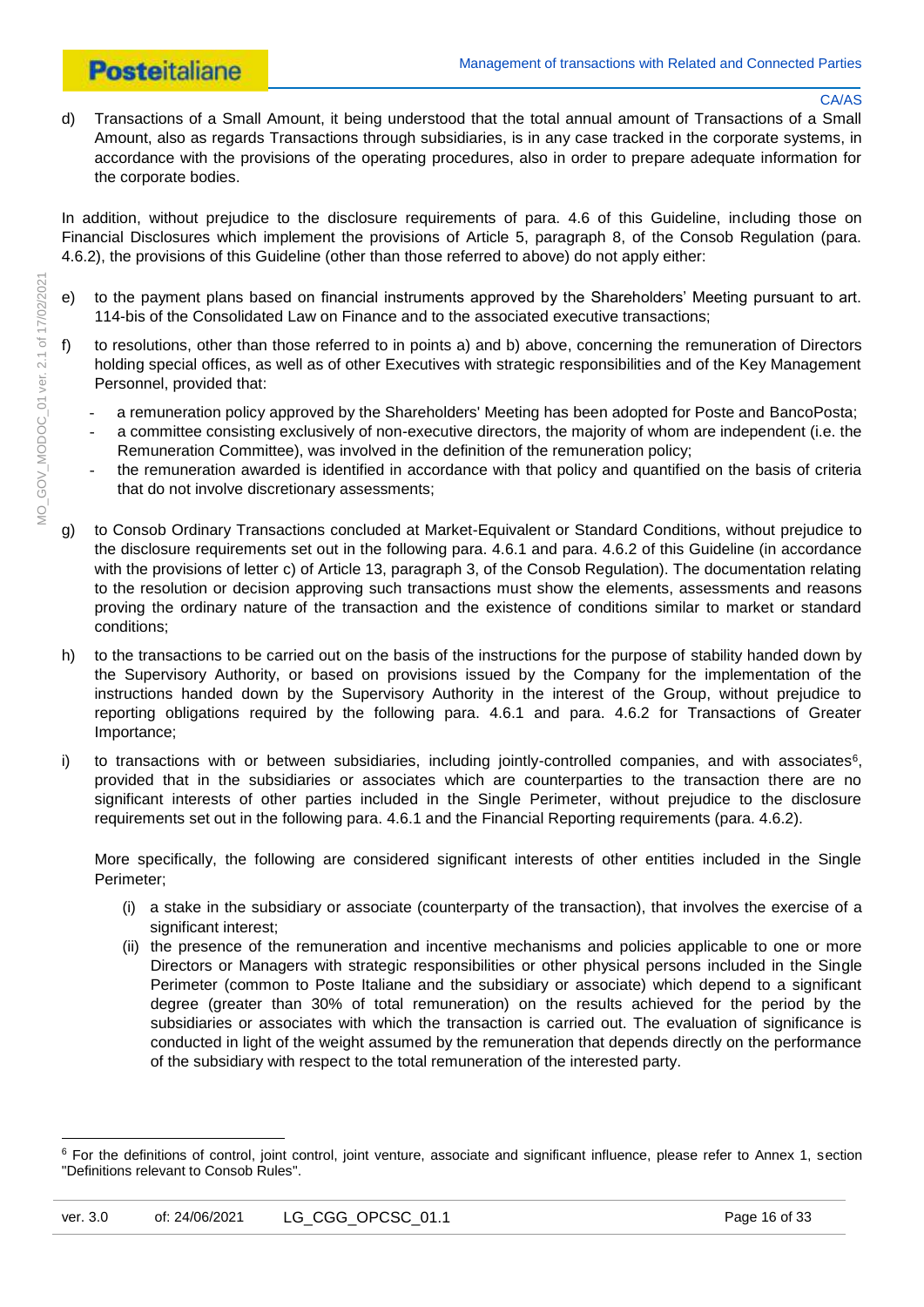In any case, the following are not considered significant interests:

- (i) those deriving from the holding of an equity investment in the subsidiary or associate (counterparty of the transaction) by another direct or indirect subsidiary of Poste Italiane;
- (ii) those deriving from the mere sharing of one or more Directors or Managers with strategic responsibilities (or other employees included in the Single Perimeter) between Poste Italiane and the subsidiary or associate with which the transaction is carried out.

In addition to the foregoing, without prejudice to the disclosure obligations laid down for Transactions of Major Significance and for the Financial Disclosure pursuant to the following para. 4.6.2 (in compliance with the provisions of Article 5 of the Consob Regulation), and without prejudice to the fact that the Board of Directors retains the power to resolve on Transactions of Major Significance, urgent transactions that do not fall within the competence of the Shareholders' Meeting and do not need to be authorised by it are also excluded from the application of this Guideline, where expressly permitted by the Company's Articles of Association, provided that:

- a) if the transaction i of Lesser Importance it must always be approved by the Chief Executive Officer, and the Chairman of the Board of Directors and the Chairman of the Board of Statutory Auditors are informed of the reasons for the urgency before the transaction is carried out;
- b) this transaction is subsequently subject, without prejudice to its effectiveness, to a non-binding decision of the next ordinary Shareholders' Meeting;
- c) the Board of Directors prepares a report for the Shareholder's Meeting containing an adequate justification of the reasons of urgency. The Board of Statutory Auditors reports its evaluations on the existence of the reasons of urgency to the Shareholders' Meeting;
- d) the report and the evaluations pursuant to letter c) are made available to the public at least twenty-one days before the date set for the Shareholders' Meeting at the company's headquarters and according to the methods indicated in Part III, Title II, Chapter I, of the Issuers' Regulation. These documents, in the case of a Transactions of Greater Importance, may be contained in the information document pursuant to art. 5, paragraph 1 of the Consob Regulation (see para. 4.6.2);
- e) by the next day after that of the Shareholders' Meeting, the Company makes the information on the results of the vote available to the public according to the methods indicated in Part III, Title II, Chapter I, of the Issuers' Regulation, with particular regard to the total number of votes expressed by unrelated shareholders.

For urgent operations subject also or exclusively to the Bank of Italy Rules, the provisions of para. 4.2.2.

In case of urgency related to corporate crisis situations, please refer to para. 4.4.3.

# <span id="page-16-0"></span>4.2.2 Cases of exclusion pursuant to the Bank of Italy Regulation

Pursuant to the Bank of Italy Rules, the following are not considered to be Transactions with Connected Persons and are therefore not subject to the application of the provisions of this Guideline:

- (i) the fees paid to company representatives, if compliant with the supervisory provisions regarding bank incentive and remuneration systems;
- (ii) the transactions to be carried out on the basis of the instructions for the purpose of stability handed down by the Bank of Italy.

In addition to the foregoing, the provisions of this Guideline do not apply:

(iii) the fees paid to the most important personnel, if compliant with the supervisory provisions regarding bank incentive and remuneration systems;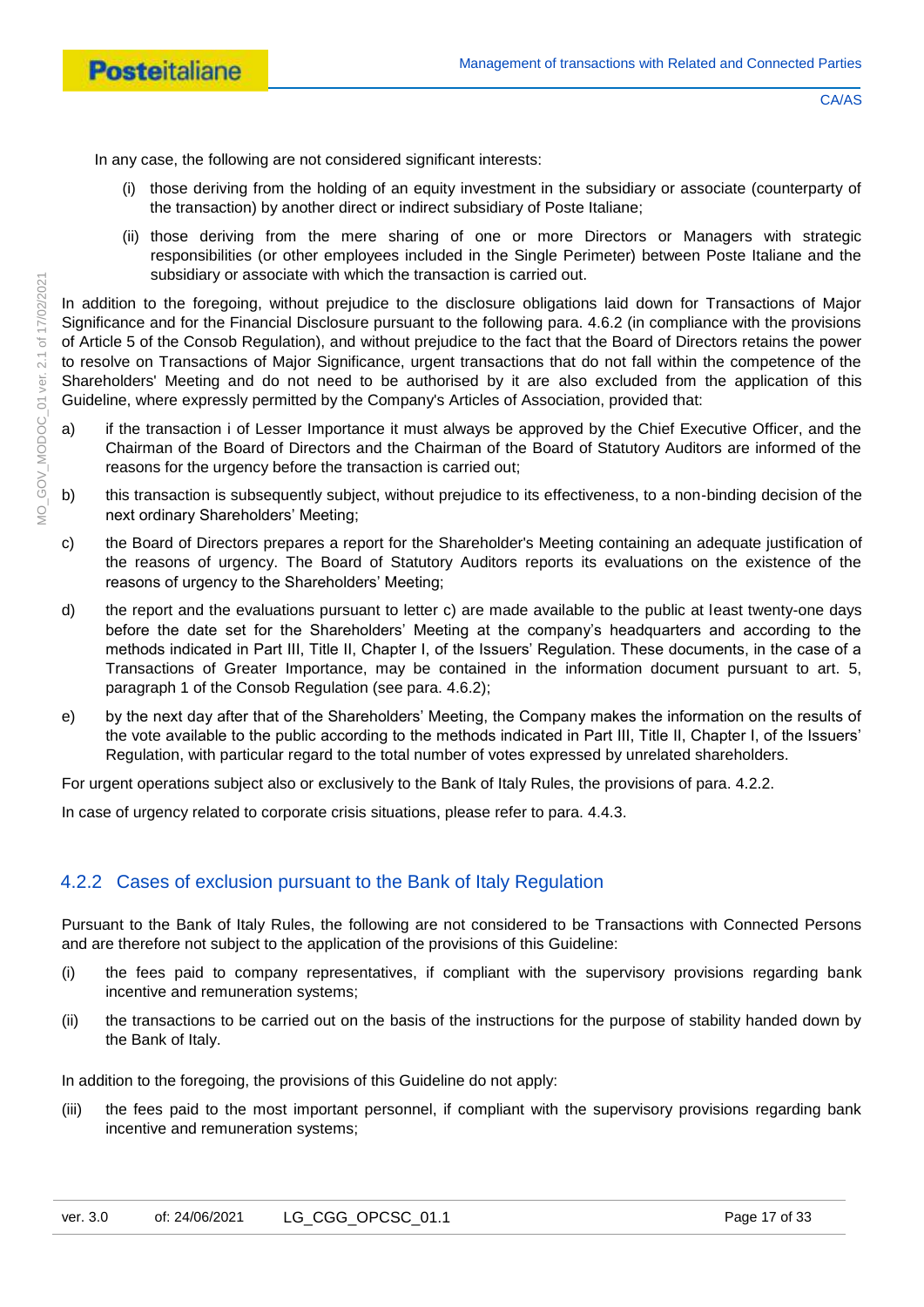# **Posteitaliane**

#### CA/AS

- (iv) to Transactions of a Small Amount, it being understood that the total annual amount of Transactions of a Small Amount is in any case tracked in the corporate systems, in accordance with the provisions of the operating procedures, also in order to prepare adequate information for the corporate bodies;
- (v) to Bankit Ordinary Transactions, without prejudice to the information flows referred to in para. 4.6.1 and para. 4.6.2 where applicable, and the monitoring requirements set out in this Guideline. Pursuant to the Bank of Italy Regulation, Transactions of Greater Importance carried out by, or on behalf of BancoPosta are never considered ordinary. The documentation relating to the resolution or decision approving such transactions must show the elements, assessments and reasons proving the ordinary nature of the transaction;
- (vi) to transactions with or between subsidiaries and transactions with companies subject to significant influence<sup>7</sup>, without prejudice to the information flows and monitoring obligations set out in this Guideline, and provided that there are no significant interests of other subjects included in the Single Perimeter, as defined in para. 4.2.1 (i).

Without prejudice to any exclusion under the Consob Rules, agreements and contracts entered into by BancoPosta with Group Product Companies are not considered exempt for the purposes of the Bank of Italy Rules. Amendments to long-term agreements with the Group's Product Companies which occur after approval and which, in terms of economic impact, do not exceed 1% of the original value of the contract and which do not affect the essential elements of the contract itself are considered exempt. The Committee must be informed of any such changes at least annually;

(vii) in cases of urgency, where expressly permitted by the Articles of Association of the Company. The existence of urgency must in any case be specifically proven by the decision-making body on the basis of objective circumstances. In the case of transactions that fall under the remit of the Chief Executive Officer, the Board of Directors and the Board of Statutory Auditors must be informed of the reasons for the urgency before the transaction is carried out; Where one or more of said bodies, as well as the Related and Connected Party Committee, do not believe the nature of urgency exists, they must provide prompt information to the other bodies and, at the next Shareholders' Meeting.

# <span id="page-17-0"></span>4.3 Cumulative transactions

In the case of several homogeneous transactions of lesser importance or those realised in implementation of a single objective, carried out during the year with the same entity included in the Single Perimeter, their value is cumulated for the purposes of calculating the threshold of greater importance and the application of the relevant preliminary and decision-making process.

In fact, even if these transactions do not qualify on an individual basis as transactions of greater importance, they could exceed the thresholds envisaged when cumulatively considered and, therefore, be subject to the same obligations of said transactions of greater importance. However, all those transactions attributable to cases of exclusion are not included under so-called cumulative transactions.

In summary, the cumulative transactions must present the following aggregation criteria:

- *amount*: higher than the small amount but below the threshold for the determination of transactions of greater importance;
- *time-scale*: transactions carried out during the same year;
- *subject*: transactions carried out with the same subject included in the Single Perimeter;
- *object*: transactions included between cases of exclusion are not relevant;

 $\overline{a}$  $<sup>7</sup>$  For the definitions of control and significant influence, please refer to Annex 1, section "Definitions relevant to the Bank of Italy</sup> Rules".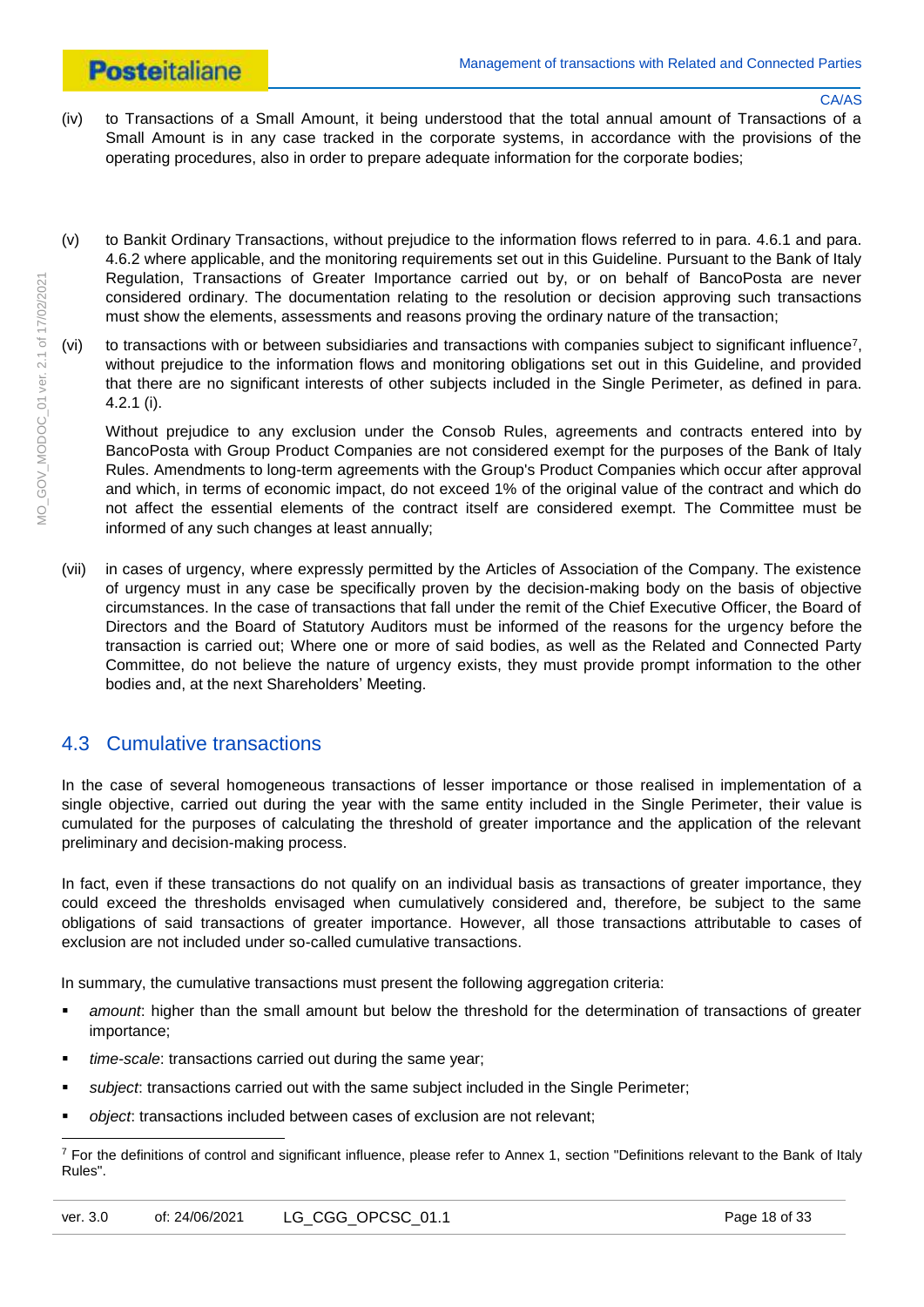- CA/AS
- *homogeneity and single objective*: in the first case this relates to transactions that share a common nature and characteristics, in the second that share the objective for which the transactions are carried out.

# <span id="page-18-0"></span>4.4 Identification of the preliminary and decision-making process

The Proponent Function, before carrying out a transaction, in order to define the preliminary investigation and decision-making process to be followed, must verify:

- whether the counterparty is included in the Single Perimeter, by searching the Single Perimeter DB;
- whether the transaction, for Consob and/or Bank of Italy purposes, can be classified as a Transaction of Major Significance, a Transaction of Minor Significance or a Transaction of a Small Amount. For the purposes of determining the value of the transaction, account must be taken of the provisions of para. 4.3,
- **•** whether the transaction falls under cases of exclusion.

Transactions not falling within the cases of exclusion, having an economic value whose quantification cannot be determined or estimated in advance, shall prudentially follow the procedure for Major Significance, unless there are reasons, examined and agreed by the Committee, to consider that such a classification is manifestly unjustified in view of specific circumstances. In any case, if at a later stage of the preliminary procedure the maximum value of the Transaction is determinable and lower than the Major Significance thresholds, the transaction may be reclassified as a Transaction of Minor Significance.

With reference to transactions carried out by or on behalf of BancoPosta: (i) the opinion of the Committee comes before the approval of the Board of Directors in all cases in which the opinion, despite not regarding a transaction of greater importance, relates to transactions that are approved by the same Board; (ii) in any case, the decisionmaking process envisaged for transactions of greater importance is applied to transactions of strategic importance (e.g. corporate transactions).

# <span id="page-18-1"></span>4.4.1 Transactions of Lesser Importance

The process envisaged for the approval of Transactions of Minor Significance consists of the following activities:

- the Proposing Function, before completeing the transaction, through an appropriate central function of Poste Italiane, provides, well in advance, a complete and adequate disclosure of the different profiles of the transaction (e.g. counterparty, transaction type, conditions applied - economic and non-economic, financial cost-effectiveness, impact on the interests of the parties involved) in order to ensure the Committee has indepth knowledge of said transaction. The Committee has the right to be assisted, at the expense of the Company, by one or more independent experts of its choice<sup>8</sup>;
- the Committee may ask the Proponent Function, through the Central Coordination Function, for information, clarifications or additions to the documentation received;
- prior to the decision on the transaction by the decision-making body, the Committee expresses a preliminary and reasoned, non-binding opinion on the Company's interest in completing the transaction, on the costeffectiveness and substantial correctness of the related conditions and on the non-existence of abnormal conditions. This opinion is annexed to the minutes of the Committee meeting;
- if the Committee has expressed a positive opinion on the transaction, the transaction may be approved by the Decision-Making Body;
- if the Committee has expressed a negative or conditional opinion, the decision on the approval of the transaction is referred to the Board of Directors (with the abstention from voting of any Directors Involved),

<sup>&</sup>lt;sup>8</sup>Limits can be set on the total amount of these expenses based on the prior favourable opinion of the Board of Statutory Auditors. No expenditure limit may be set in the case of Transactions of Major Significance.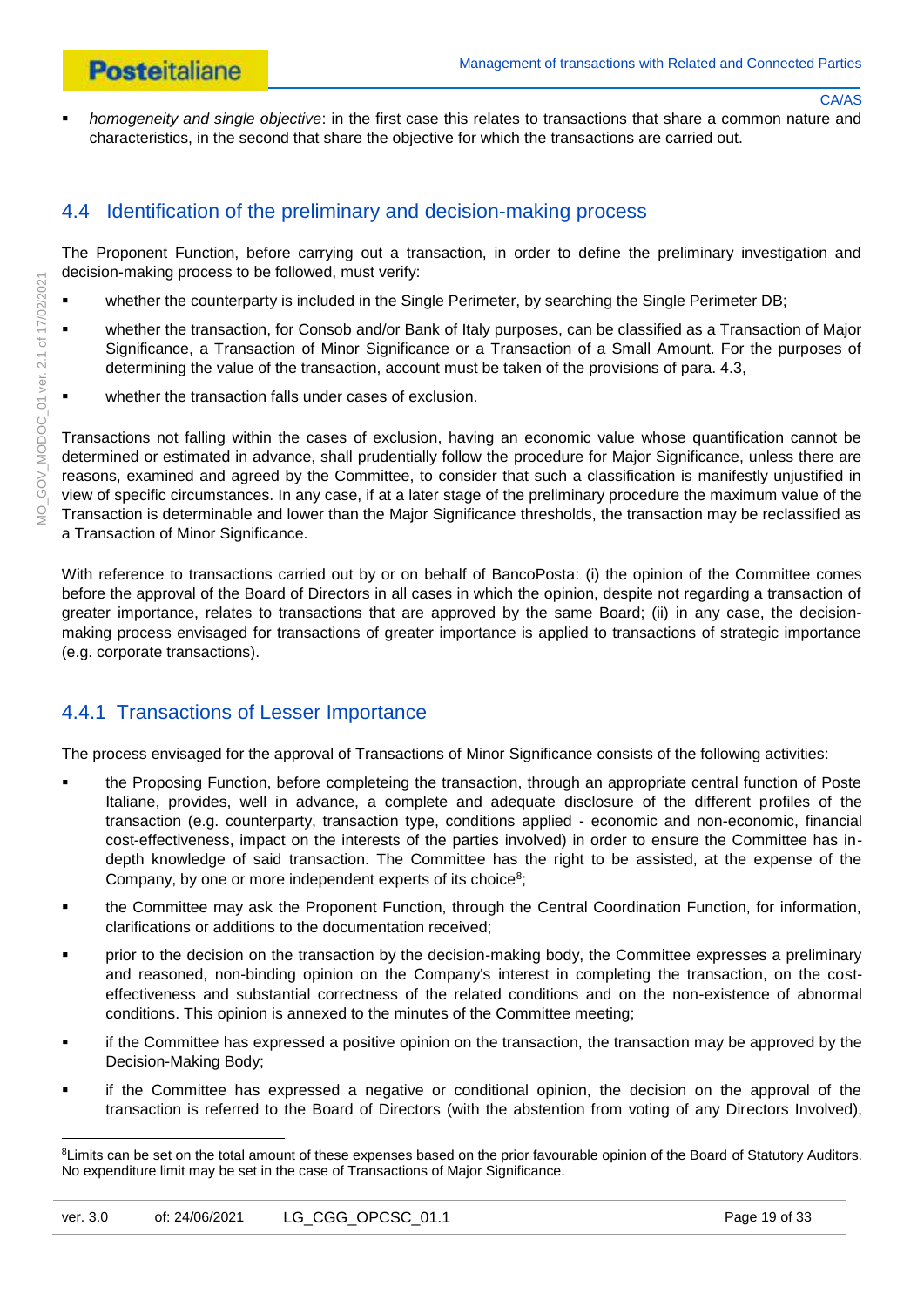which, if it resolves positively on the transaction, shall provide reasons why the positive resolution was nevertheless taken.

# <span id="page-19-0"></span>4.4.2 Transactions of Greater Importance

#### **A) Process for approving Transactions of Major Significance**

The process consists of the following activities:

- the Committee is immediately involved by the Proposing Function, through the central coordination function, in the negotiation phase and in the preliminary investigation phase, through the receipt of a complete and updated information flow, and has the right to request information and formulate observations to the Proposing Function and to the persons in charge of conducting the negotiations or the preliminary investigation;
- the Proposing Function, before completeing the transaction, through an appropriate central function of Poste Italiane, provides, well in advance, a complete and adequate disclosure of the different profiles of the transaction (e.g. counterparty, transaction type, conditions applied - economic and non-economic, financial cost-effectiveness, impact on the interests of the parties involved and other information to be provided as part of the information document to be published pursuant to art. 5 of the Consob Regulation) in order to ensure the Committee has in-depth knowledge of said transaction. The Committee has the right to be assisted, at the expense of the Company, by one or more independent experts of its choice;
- the Committee may ask the Proponent Function, through the Central Coordination Function, for information, clarifications or additions to the documentation received;
- the power to approve the transaction is always vested in the Board of Directors, except in the case of matters falling within the powers of the Shareholders' Meeting;
- the Board of Directors, without prejudice to the abstention from voting of any Directors Involved, shall resolve on the transaction subject to the Committee's reasoned favourable opinion on the Company's interest in carrying out the transaction as well as on the appropriateness and substantive correctness of the related conditions and the non-existence of anomalous conditions. This opinion is annexed to the minutes of the Committee meeting;
- for Transactions of Major Significance within the meaning of the Bank of Italy Rules (which do not reach the Major Significance threshold for Consob purposes) in relation to which the Committee has expressed a negative or conditional opinion:
	- o an opinion on the operation is also required from the Board of Statutory Auditors, which must be duly informed. Like the Committee, the Board of Statutory Auditors expresses a preliminary reasoned opinion on BancoPosta's interest in carrying out the transaction, as well as on the cost-effectiveness and the substantive correctness of the associated conditions and on the non-existence of anomalous conditions;
	- $\circ$  the resolution of the Board of Directors provides analytical iustification of the reasons why it is nevertheless passed;
- for Transactions of Major Significance within the meaning of the Consob Rules in relation to which the Committee has issued a negative or conditional opinion:
	- $\circ$  in the event of a negative opinion from the Committee, the transaction may be approved by the Board of Directors, with any Directors Involved abstaining from voting, only if the same is authorised by the Shareholders' Meeting pursuant to Article 2364 of the Italian Civil Code. (see para. 4.4.3 below), in accordance with the provisions of the Articles of Association;
	- $\circ$  in the event of a conditional opinion from the Committee, the transaction may be approved by the Board of Directors, with any Directors Involved abstaining from voting, provided that all the indications, to be considered binding, formulated in the aforementioned opinion are implemented.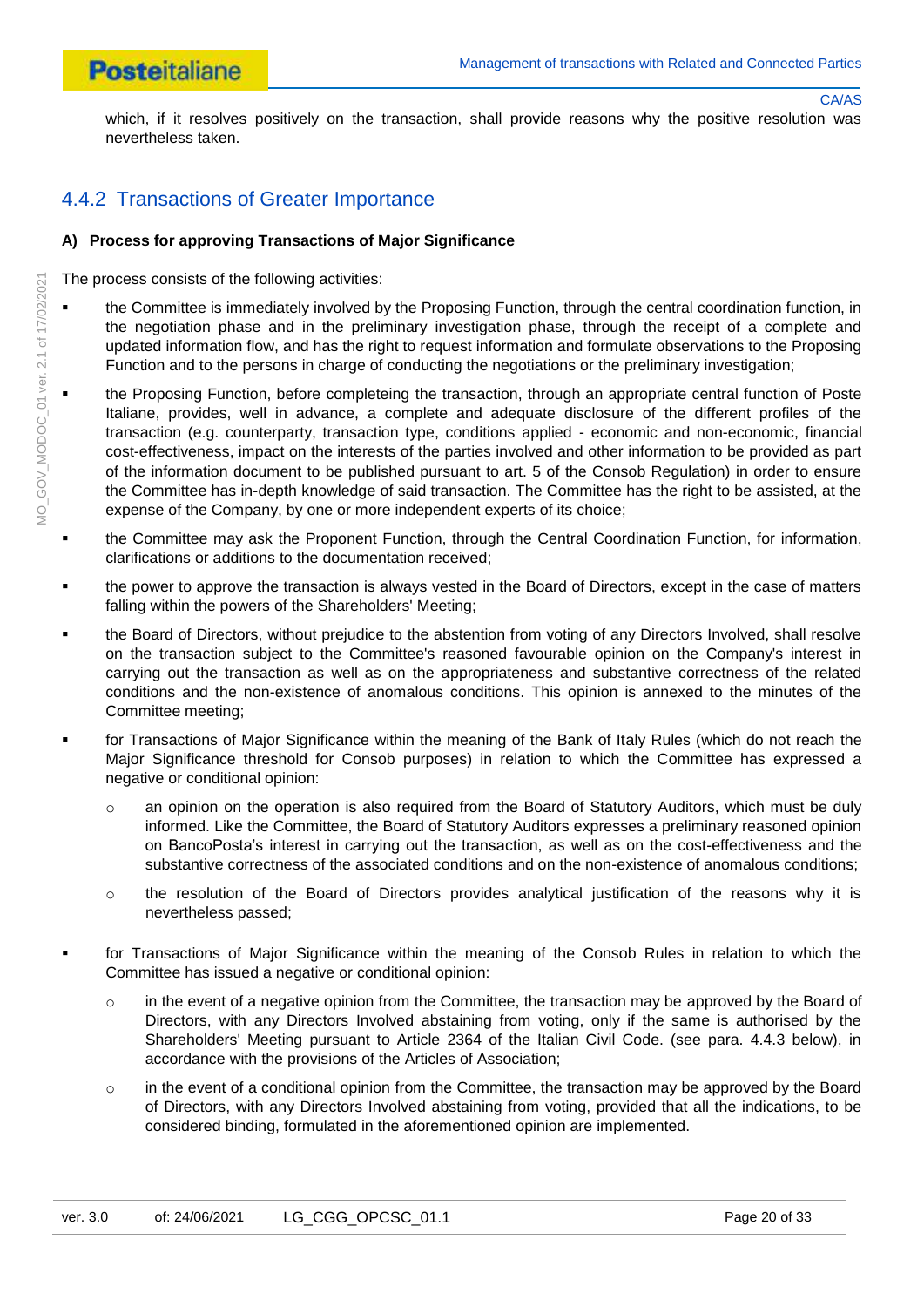#### **B) Process for verifying the condition of exclusion in the case of Ordinary Transactions of Major Significance for the purposes of the Consob Rules concluded at market-equivalent or standard conditions**

The process consists of the following activities:

- **EXECT** if the Proponent Function considers applicable the cause of exclusion provided for Ordinary Transactions concluded at Conditions equivalent to market or standard ones, it promptly involves the Committee, through the Central Coordination Function, and provides complete and adequate information on the transaction and on the economic conditions applied, including the elements, assessments and reasons proving the ordinary nature of the transaction and the existence of conditions similar to market or standard ones;
- the Committee verifies in advance, in any case before the conclusion of the transaction, the correct application of the cause of exclusion provided for Ordinary Transactions concluded at market-equivalent or standard Conditions;
- the results of the verification carried out by the Committee are recorded in the minutes of the meeting.

#### <span id="page-20-0"></span>4.4.3 Transactions within the competence of the Shareholders' Meeting

If the Shareholders' Meeting is empowered by law or the Articles of Association to approve transactions with subjects included in the Single Perimeter, whether of Major or Minor Significance, the rules set out in paragraphs (para. 4.4.1 [4.4.1](#page-18-1) and para. [4.4.2\)](#page-19-0) above apply to the stage of the proposal that the Board of Directors submits to the Shareholders' Meeting, unless they fall under one of the cases of exclusion provided for in this Guideline.

In the event of a Transaction of Greater Relevance for the purposes of the Consob Regulations, whose proposed resolution submitted to the Shareholders' Meeting has been approved by the Board of Directors in the presence of a contrary opinion of the Committee, it is envisaged, without prejudice to the provisions of Articles 2368, 2369 and 2373 of the civil code and subject to the statutory provisions, that the transaction is prohibited if the majority of unrelated voting shareholders vote against the transaction. In any case, the Transaction of Greater Importance is prohibited if the unrelated shareholders present at the Meeting represent a percentage equal to at least 10% of the share capital with voting rights.

In case of urgency related to corporate crisis situations, if provided for in the Articles of Association and without prejudice to the disclosure obligations under Art. 5 of the Consob Regulation (see par. 4.6.2) where applicable, transactions with subjects included in the Single Perimeter may be concluded in derogation of the authorisation procedure previously provided for (which establishes the involvement of the Committee) provided that the Shareholders' Meeting resolves in accordance with the provisions of Article 13, paragraph 6, letters c) and d) of the Consob Regulation, which respectively state that

- the Board of Directors shall prepare a report containing an adequate justification of the reasons for the urgency and the Board of Statutory Auditors shall report to the Shareholders' Meeting on its assessment of the existence of the reasons for urgency;
- the report and the evaluations pursuant to the previous point are made available to the public at least twentyone days before the date set for the Shareholders' Meeting at the company's headquarters and according to the methods indicated in Part III, Title II, Chapter I, of the Issuers' Regulation. These documents may be contained in the information document pursuant to art. 5, paragraph 1 of the Consob Regulation;

If the above evaluations of the Board of Statutory Auditors are negative, the transaction resolved may only be carried out with the favourable vote of the majority of unrelated voting shareholders. In the opposite case, the disclosure obligations pursuant to art. 13, paragraph 6, letter e) of the same shall apply.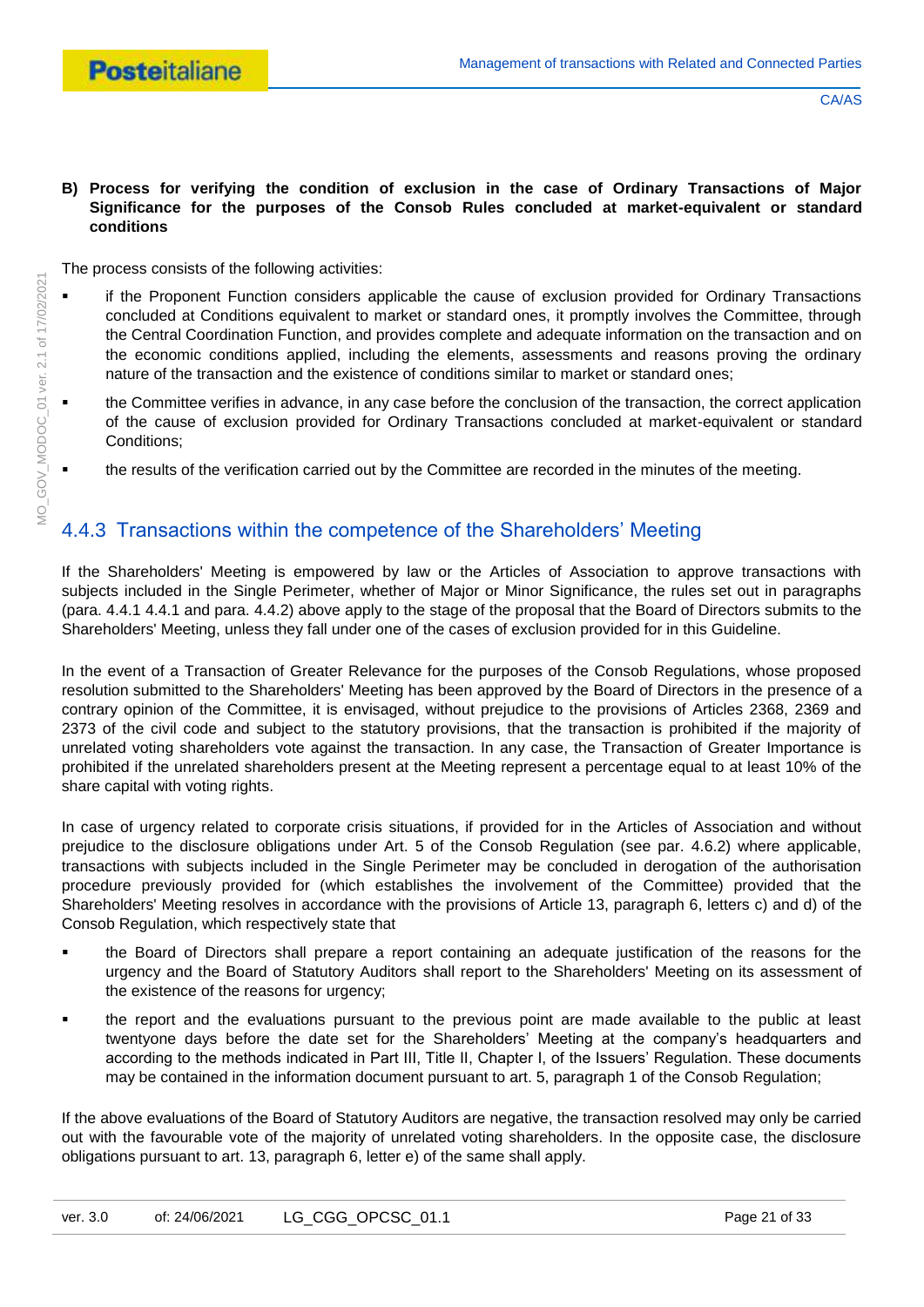# **Posteitaliane**

# <span id="page-21-0"></span>4.5 Framework Resolutions

Categories of homogenous and sufficiently determined transactions can be carried out on the basis of framework resolutions. For the assumption of these resolutions, the rules compliant with the provisions set out in the previous paragraphs must be observed.

In particular, the framework resolutions:

- **•** based on the expected maximum amount of the transactions subject to the framework resolution, considered cumulatively, must be adopted on the basis of the decision-making processes envisaged for transactions of lesser importance and transactions of greater importance;
- **have a maximum effectiveness of one year;**
- must indicate all the foreseeable elements of information of the transactions, including the total maximum amount of the transactions which are expected to be carried out in the reference period;
- a complete quarterly disclosure of the implementation of the framework resolutions must be provided to the Board of Directors.

## <span id="page-21-1"></span>4.6 Disclosure obligations

### <span id="page-21-2"></span>4.6.1 Internal information flows

The decision-making bodies, also through the competent function of Poste Italiane, report:

- on an event-related basis:
	- to the Shareholders' Meeting the disclosure on transactions subject only to the Bank of Italy Rules that were considered excluded under the para.  $4.2.2$ , point (vii) above<sup>9</sup> for which the bodies other than the deliberating body considered that there was no urgency. In said case, the disclosure is provided by said bodies which identified the non-existence of urgency;
- within seven days of the approval of the transaction or, if the competent body decides to submit a contract proposal, of the date of conclusion of the contract or of the preliminary contract<sup>10</sup>:
	- to the Committee the disclosure on Transactions of Major Significance for the purposes of the Consob Rules in relation to which the cause of exclusion provided for Ordinary Transactions concluded at market-equivalent or standard Conditions has been applied, indicating the related reasons for the exclusion;
- on a quarterly basis:
	- to the Board of Directors, the Board of Statutory Auditors, the Manager of BancoPosta for the relevant operations, after presentation to the Committee, Transactions of Major Significance and Transactions of Minor Significance concluded, including those considered excluded as Ordinary Transactions concluded at market-equivalent or standard Conditions and/or Bankit Ordinary Transactions, and those whose significance derives from the accumulation of Transactions of Minor Significance, as well as transactions carried out in implementation of any framework resolutions adopted and transactions of an urgent nature;
- on an annual basis:

<sup>1</sup> 9Transactions excluded from the Consob obligations owing to the nature of urgency are, instead, subject to a non-binding decision of the next ordinary Shareholders' Meeting.

<sup>&</sup>lt;sup>10</sup> In cases of competence of or authorisation by the Shareholders' Meeting, the deadline is seven days from the approval of the proposal to be submitted to the Shareholders' Meeting.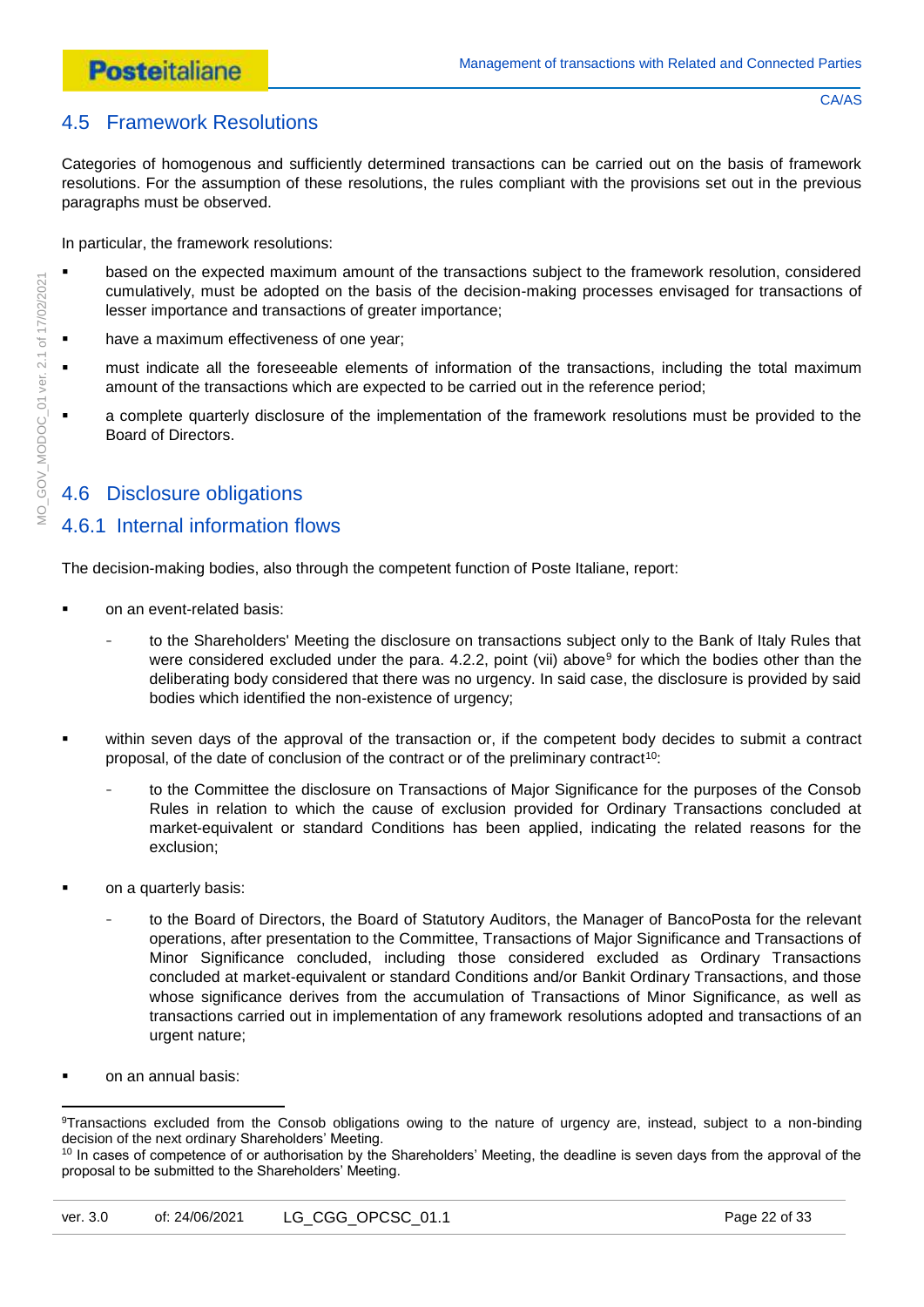- to the Shareholders' Meeting the Transactions of Major Significance within the meaning of the Bank of Italy Rules (which do not exceed the significance threshold pursuant to the Consob Rules) carried out despite the negative opinion of the Committee or the Board of Statutory Auditors;
- to the Committee (i) Transactions of Major Significance for which any cause of exclusion has been applied; (ii) all transactions carried out with or between subsidiaries or associated companies or over which Poste exercises significant influence in the absence of significant interests of other parties within the Single Perimeter; (iii) Transactions of a Small Amount<sup>11</sup>.

The aforementioned information, with reference to the BancoPosta section, is also sent to the Compliance, Administration, Planning and Control, and Risk Management functions of BancoPosta.

BancoPosta's Risk Management function reports, as part of the quarterly *Tableau de Bord* (dashboard) examined by the Board of Directors and subsequently sent to the Bank of Italy, the outcome of the monitoring carried out on the risk activities and on the existing exposures with Related and Connected Parties (see paragraph [4.7.1\)](#page-25-1).

# <span id="page-22-0"></span>4.6.2 Consob Regulation disclosure obligations

The disclosure and transparency obligations required by the Consob Regulation for Transactions with Related Parties (and connected updates in the event of changes to the elements of information communicated) are different in consideration of the specific circumstances.

#### **Transactions of Greater Importance**

Following the approval of a transaction of greater importance by Poste Italiane or a Poste Group company, including any Framework Resolutions of greater importance, Poste Italiane prepares an information document in compliance with the provisions of the Consob Regulation.

This document, together with the opinion of the Committee and any opinions rendered by the independent experts called upon to assist the Committee, as well as the opinions issued by experts qualified as independent which may have been used by the Board of Directors, is made available to the public at the company's registered office and in accordance with the procedures laid down in the Consob Issuers Regulations, Part III, Title II, Chapter I, within seven days of the approval of the transaction or, if the competent body resolves to submit a contractual proposal, from the date of conclusion of the contract or preliminary contract. In cases of competence of or authorisation by the Shareholders' Meeting, said information document is made available, together with the opinion of the Committee, within seven days of the approval of the proposal to be submitted to the Shareholders' Meeting.

The disclosure document and the opinions of the Committee, together with any opinions rendered by independent experts called upon to assist the Committee and/or opinions issued by experts qualified as independent which may have been used by the Board of Directors, are transmitted to Consob at the same time as they are disclosed to the public.

In the event the relevance threshold is exceeded due to an accumulation of several transactions of lesser importance, the information document is made available to the public within fifteen days of approval of the transaction or conclusion of the contract that led to the situation in which the threshold was exceeded. In the event the relevance threshold is exceeded due to a transaction carried out by a Poste Group company, the terms take effect from the date Poste Italiane received information on the transaction.

**.** 

<sup>&</sup>lt;sup>11</sup> Transactions of a Small Amount with natural persons are not recorded. These transactions are carried out at arm's length and relate to services or products offered by Poste Italiane S.p.A. or its subsidiaries; these include, merely by way of example, the postal current account and the services ancillary to it, the life policies, the use of postal services.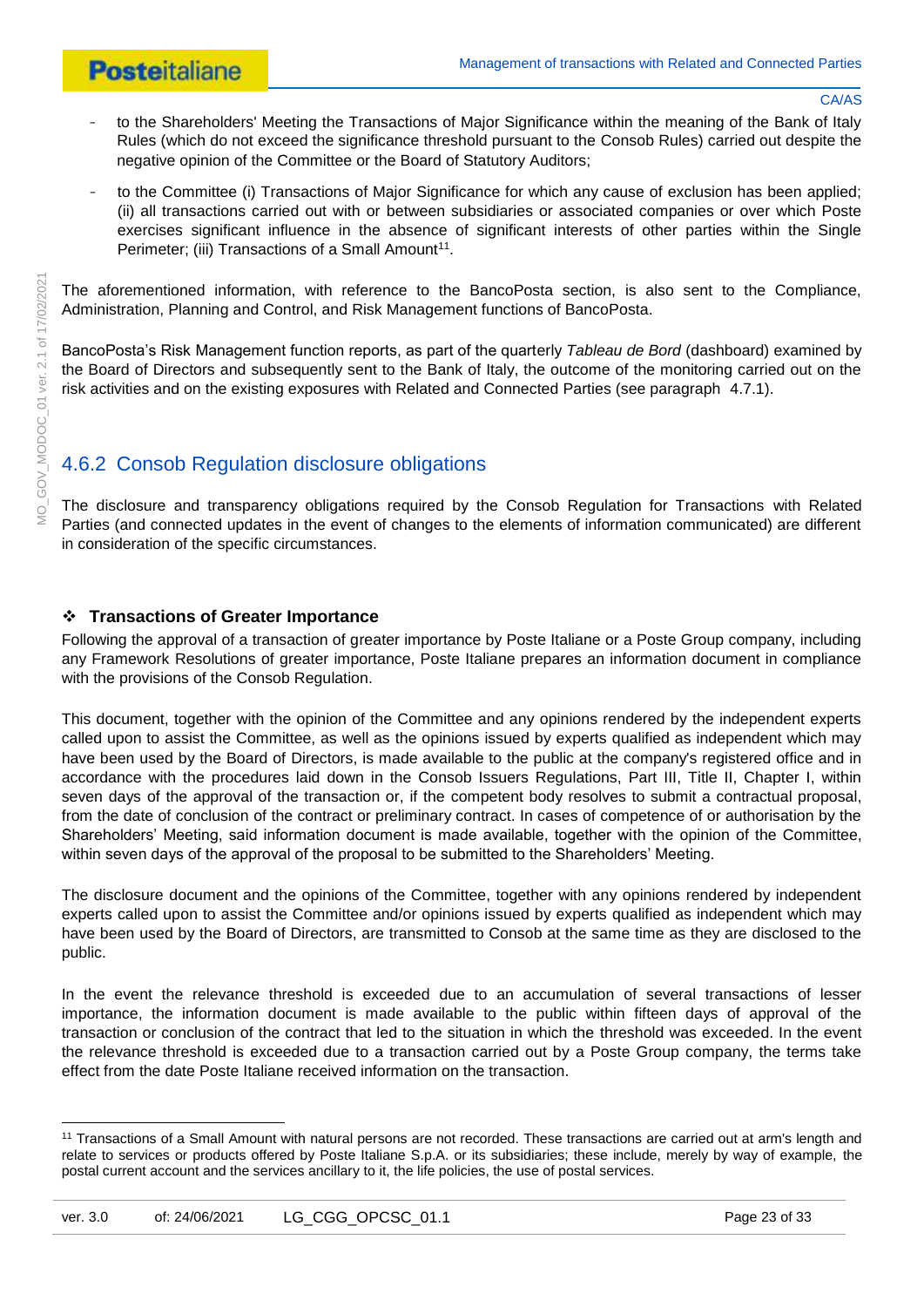# **Posteitaliane**

#### CA/AS

If a transaction with related parties is disclosed via a press release pursuant to art. 17 of Regulation (EU) no. 596/2014, the press release to be circulated to the public contains, in addition to the other information to be published pursuant to the aforementioned regulation, the information required by art. 6 of the Consob Regulation.

For ordinary Transactions of Greater Importance completed under market or standard conditions by Poste Italiane or subsidiaries, for which the company has departed from the aforementioned publication obligations, the disclosure obligations set forth in the following remain valid:

- article 17 of Regulation (EU) No 596/2014 on"Public disclosure of inside information";
- art. 154-ter of the TUF (Consolidated Law on Finance) and art. 5, paragraph 8, of Consob Regulation on Finance Disclosure;
	- art. 13, paragraph 3 letter c) of Consob Regulation, which requires that the Company:
		- i) shall communicate to Consob, within the period indicated in Art. 5, paragraph 3, of the Consob Regulation *(*i.e. within seven days from the approval of the transaction, or, if the competent body resolves to submit a contract proposal, from the date of conclusion of the contract or of the preliminary contract<sup>12</sup>) the counterparty, the subject and the consideration of the transactions that have benefited from the exclusion as well as the reasons why the transaction is considered Ordinary and concluded at marketequivalent or standard conditions;
		- ii) shall indicate in the Interim Report on Operations and in the Annual Report on Operations, within the scope of the periodic accounting information required by Article 5, paragraph 8, of the Consob Regulation (see para. "Financial Disclosure" below), which of the transactions subject to the disclosure requirements set out in the latter provision have been concluded by availing themselves of this ground for exclusion.

#### **Transactions of Lesser Importance**

In compliance with the Consob Regulation, no provision is made for the obligation of communication to the market of transactions of lesser importance, with the exception of transactions concluded in spite of the negative opinion of the Committee.

Without prejudice to the provisions on the disclosure of privileged information to the public by art. 17 of Regulation (EU) no. 596/2014, Poste Italiane provides the public, within fifteen days of the close of each quarter of the year, at the company's headquarters and according to the methods set forth in the Consob Issuers' Regulation, Part III, Title II, Chapter I, with an information document, approved by the Board of Directors, which indicates:

- the counterparty;
- the objective;

 $\overline{a}$ 

- the consideration;
- the reasons that, in spite of a negative opinion of the Committee, led to the conclusion of the transactions.

The negative opinions issued by the Committee must also be made available to the public, attached to the aforementioned information document or posted on Poste Italiane's website, within the aforementioned term of fifteen days.

#### **Mergers, divisions, share capital increases, acquisitions and transfers**

If, in relation to a transaction of greater importance, Poste Italiane is required to prepare an information document pursuant to art. 70 and art. 71 of the Issuers' Regulation, it can publish a single document that contains the

 $12$  In cases of competence of or authorisation by the Shareholders' Meeting, the deadline is seven days from the approval of the proposal to be submitted to the shareholders' meeting.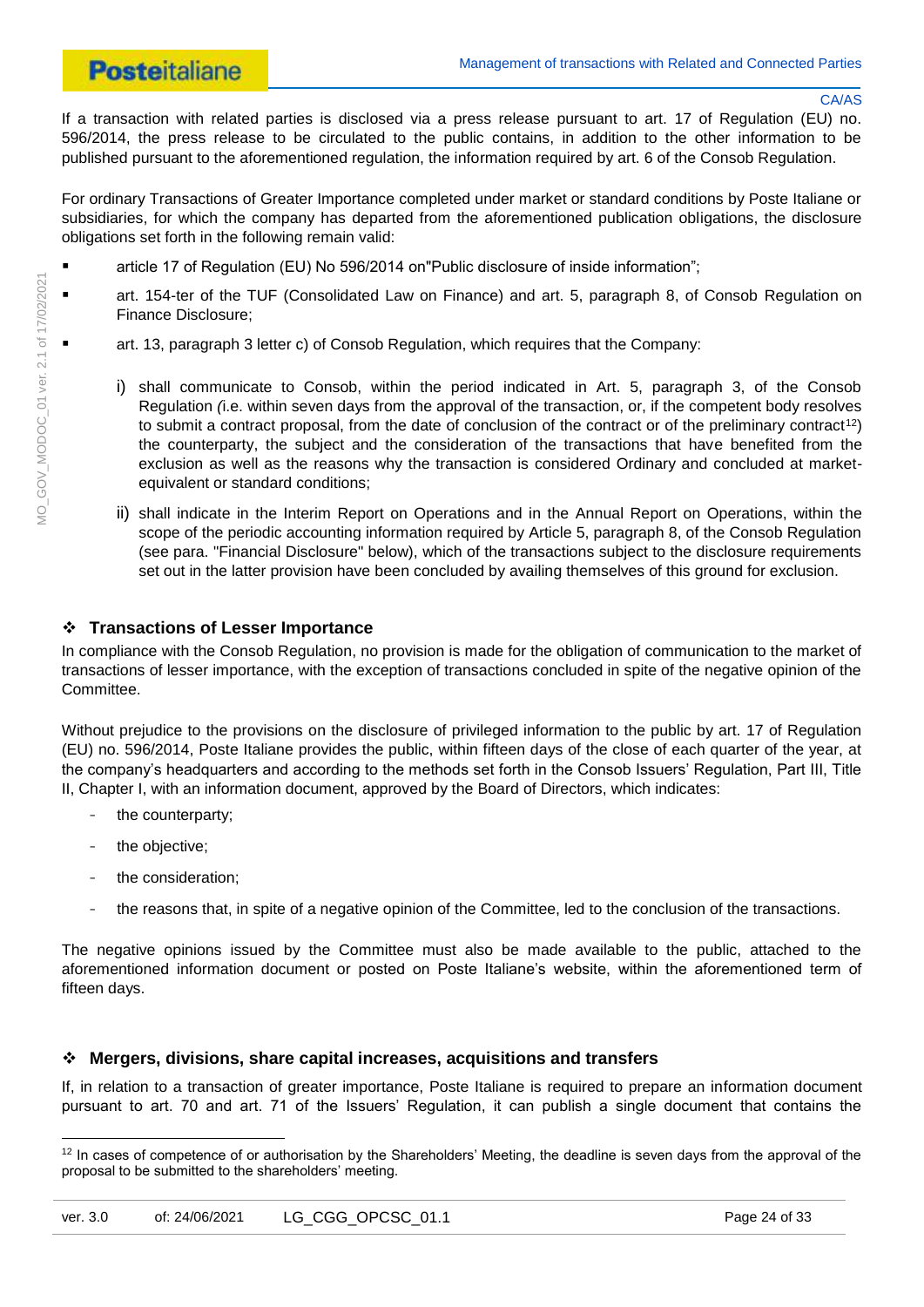information required by Annex 4 of the Consob Regulation for the drafting of the information document and by said articles 70 and 71. In this case, the document is made available to the public at the company's headquarters and according to the methods indicated in Part III, Title II, Chapter I, of the Issuers' Regulation, in the quickest time possible from the terms envisaged by each of the applicable provisions. Where separate documents are published, Poste Italiane can include, through a reference, the information already published.

#### **Transactions of an urgent nature**

Without prejudice to the disclosure obligations provided for by Article 5 of the Consob Regulation (relating in particular to the information document for Transactions of Major Significance and the Financial Disclosure referred to in the previous paragraphs), for transactions of an urgent nature, exempted from compliance with the resolution procedures for Transactions of Major and Minor Significance, the disclosure obligations provided for by Article 13, paragraph 6 of the Consob Regulation apply in accordance with the provisions of para. 4.2.1 and para. 4.4.3.

#### **Financial Disclosure**

Pursuant to art. 5, paragraph 8, of the Consob Regulation, Poste Italiane inserts information in the annual report and the interim report on operations:

- on the individual transactions of greater importance for the purposes of Consob Regulation concluded in the reference period, also through reference to the relevant information documents published, reporting any significant updates and indicating, for each transaction (also in table form) (i) the name of the transaction counterparty, (ii) the nature of the relationship with the related party, (iii) the objective of the transaction, (iv) the consideration of the transaction, and (v) any other piece of information needed to understand the effects of the transaction with related parties on the company's financial statements;
- on any other individual transactions with related parties concluded in the reference period, which had a significant impact on the capital position or results of the consolidated financial statements, even if carried out by the subsidiaries;
- on any change or development of transactions with related parties described in the last annual report which had a significant impact on the capital position or the results of the companies in the reference period.

## <span id="page-24-0"></span>4.6.3 Regulatory Reporting according to the Bank of Italy provisions

Solely for BancoPosta operations is the reporting regulation set forth by the Bank of Italy applicable

The Bank of Italy Regulation requires the Bank of Italy to be periodically informed of both the risk activities vis-à-vis Connected Parties, and the transactions carried out by the latter based on the frequency and level of detail required by the relevant prudential reporting regulation.

Based on the regulations applicable to BancoPosta, the following are subject to supervisory reporting to the Bank of Italy:

- on a quarterly basis risk activities<sup>13</sup>, according to the amount thresholds defined by the reporting rules in force, and the transactions that were subject to the Committee's opinion during the quarter, including those of Minor Significance:
- on an annual basis, the transactions not involving a small amount with entities included in the Single Perimeter.

<sup>&</sup>lt;sup>13</sup> Pursuant to Part Four, Chapter 1 of Circular 285, the prudential limits set forth in Section II of Chapter 11 of Part Three of Circular 285 are not applicable to BancoPosta.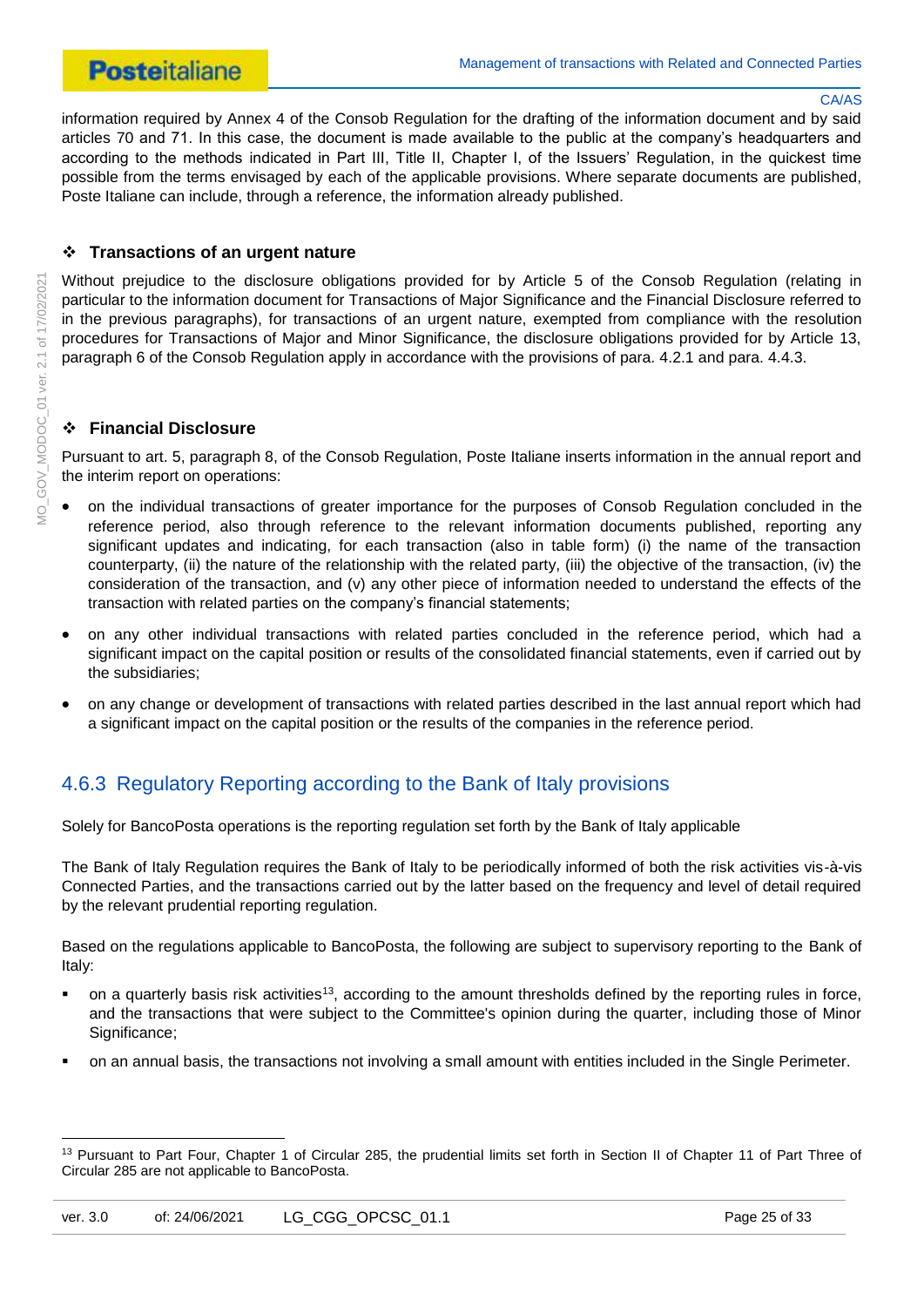### <span id="page-25-0"></span>4.7 Second and third level controls on the process

Taking into account the prudential regulations in force applied to supervised intermediaries, Poste Italiane has established and regulated the control processes aimed at guaranteeing the correct measurement and management of the risks assumed by BancoPosta vis-à-vis Related and Connected Parties and verifying the correct design and effective application of internal policies. Within said context, the Risk Management, Compliance and Internal Audit functions of BancoPosta are involved, according to the responsibilities attributed to them in para. 5.

# <span id="page-25-1"></span>4.7.1 Monitoring of risk appetite

As regards the risk appetite, given the prudential limits governed by Circular 263/2006 of the Bank of Italy, Title V, Chapter 5, Section II are not applicable to BancoPosta, Poste Italiane's Board of Directors requires, with reference to total exposures to all the entities included in the Single Perimeter, periodic monitoring to be carried out on the risk activities in relation to regulatory capital.

The responsibility for monitoring is assigned to BancoPosta's Risk Management department, which reports the relevant results as part of the quarterly T*ableau de Bord* (dashboard).

### <span id="page-25-2"></span>4.8 Provisions for the subsidiaries

The companies of the Poste Group shall implement this Guideline and apply it, complying with the following provisions:

- a) the tasks that the Reference Regulations assign to the independent directors are performed by the Related and Connected Parties Committee of Poste Italiane;
- b) a representative within the company must be identified, with the task of coordinating relations with Poste Italiane;
- c) transactions carried out by Group Companies with parties included in the Single Perimeter of Poste Italiane, which qualify as Intermediated Transactions and which do not fall within the cases of exclusion set out in para. 4.2, must be submitted, through Poste Italiane's Central Coordination Function, to the Parent Company's Related and Connected Parties Committee, for the purposes of the preliminary investigation and decisionmaking process, in accordance with the provisions of the preceding para. 4.4;
- d) the companies must prepare the internal information flows for Poste Italiane with regard to transactions with entities included in the Single Perimeter of Poste Italiane (see para. 4.6).

If, in response to the pertinent supervisory provisions, the supervised companies of the Poste Group have already adopted or will adopt their own internal process for preliminary and decision-making procedures for transactions with the entities included in the Single Perimeter of Poste Italiane, they are, in any case, required to inform the Parent Company of all information needed for the fulfilment of the disclosure obligations set forth in para. 4.6 as well as to apply, to the extent of their competence, this Guideline, for the purposes of the Consob Rules.

# <span id="page-25-3"></span>5 Roles and Responsibilities

The observance of the Supervisory Regulations entails, for the management of transactions with entities included in the Single Perimeter, the involvement of the Shareholder's Meeting, the Board of Directors, the Chief Executive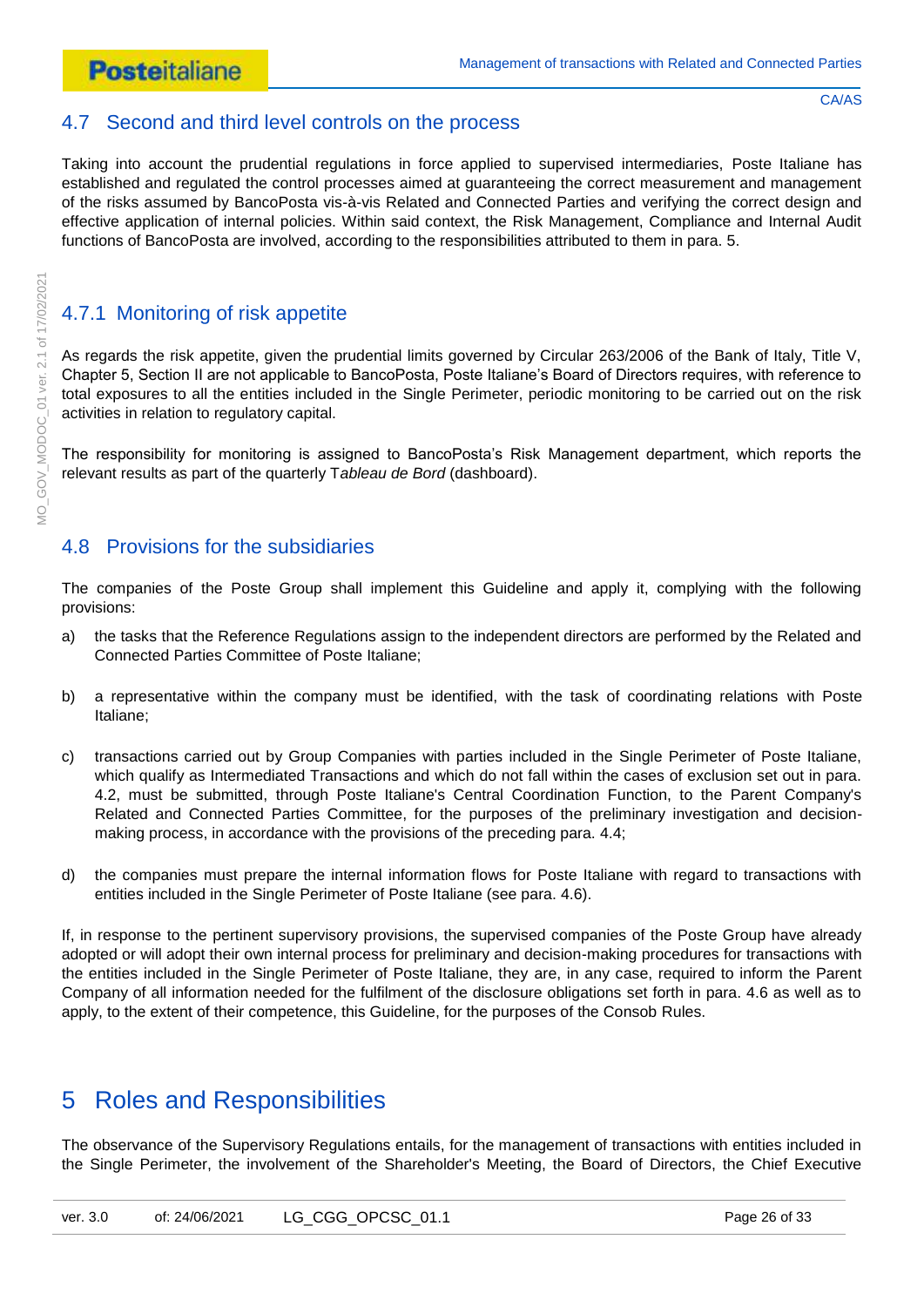Officer, the Board of Statutory Auditors, the Committee and various company functions of Poste Italiane, of BancoPosta and of the subsidiaries.

Without prejudice to the fact that detailed roles and responsibilities are specified in the internal operating procedures of Poste Italiane and BancoPosta, the most important tasks of the subjects involved in the process are set out below.

# <span id="page-26-0"></span>5.1 The Shareholders' Meeting

The Shareholders' Meeting:

- passes resolutions on transactions falling within the scope of the Reference Regulations in cases where the Shareholders' Meeting is empowered to pass resolutions by law, by the Articles of Association, and for BancoPosta's business by the supervisory provisions applicable to it;
- is competent to decide on Transactions of Major Significance for the purposes of the Consob Rules which have been the subject of a negative opinion of the Committee, in accordance with the provisions of the Articles of Association;
- with regard to urgent transactions which do not fall within the competence of the Shareholders' Meeting and do not need to be authorised by it: (i) pursuant to the Consob Rules, issues a non-binding resolution on the transaction; (ii) pursuant to the Bank of Italy Rules, receives information on the reasons why one or more bodies other than the one approving the transaction did not consider the transaction to be urgent;
- is informed at least annually of the transactions of greater importance for the purposes of the Bank of Italy Regulation, which were approved in spite of the negative judgment of the Committee or of the Board of Statutory Auditors;
- is informed of the approval of this Guideline.

## <span id="page-26-1"></span>5.2 The Board of Directors

#### The Board of Directors

- approves the Guideline "Management of transactions with Related and Connected Parties" and subsequent updates, on the proposal of the Chief Executive Officer, having consulted the Manager of BancoPosta (for matters within the competence of BancoPosta), with the prior favourable judgments of the Committee and of the Board of Statutory Auditors;
- appoints the members of the Committee in compliance with the appointment criteria established by the legislation in force and with the provisions of the preceding para. 2 (Definitions: Related and Connected Parties Committee);
- is competent to decide on Transactions of Major Significance, except in the case of transactions falling within the competence of the Shareholders' Meeting (see par. 5.1);
- resolves on Transactions with subjects included in the Single Perimeter within its competence with the abstention from voting of the Directors Involved, in accordance with the provisions of this Guideline;
- decides on Transactions of Minor Significance, when they fall within its competence;
- resolves on urgent transactions within its competence and expresses its assessments, also for the Shareholders' Meeting in the cases provided for, on the existence of the reasons for urgency;
- receives the periodic disclosure, according to the provisions of para. on Transactions with entities included in the Single Perimeter.

### <span id="page-26-2"></span>5.3 The Chief Executive Officer

The Chief Executive Officer:

| ver. 3.0 | of: 24/06/2021 | LG_CGG_OPCSC_01.1 | Page 27 of 33 |
|----------|----------------|-------------------|---------------|
|----------|----------------|-------------------|---------------|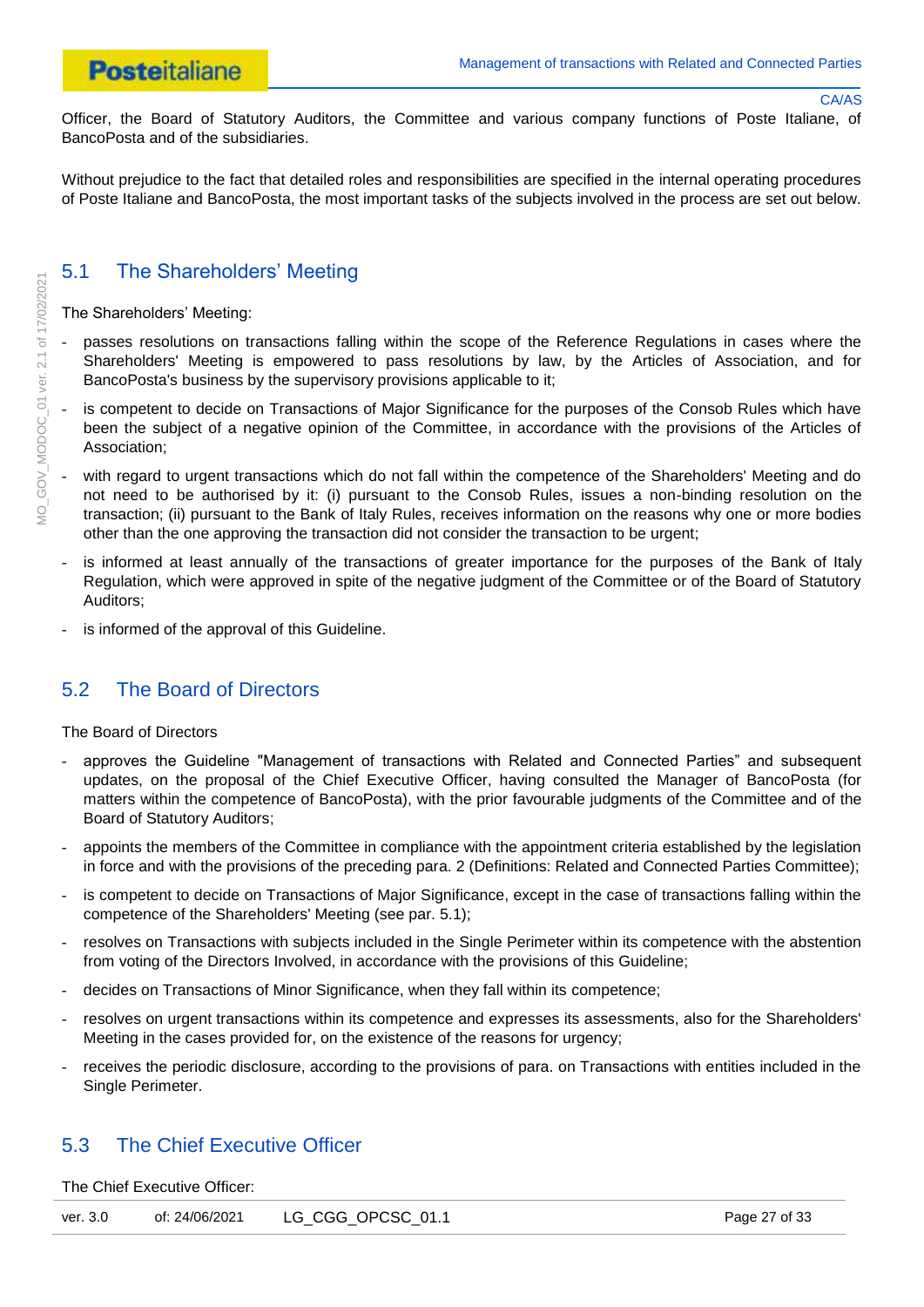- CA/AS
- makes decisions regarding Transactions with entities included in the Single Perimeter under his remit;
- proposes the "Guideline for managing transactions with Related and Connected Parties" as amended to the Board of Directors for approval;
- approves non-substantial amendments or additions to the Guideline, as indicated in paragraph 6, informing the Committee and the Board of Directors at the first useful meeting.

# <span id="page-27-0"></span>5.4 The Board of Statutory Auditors

The Board of Statutory Auditors:

- expresses a preliminary, reasoned opinion, for the purposes of the resolution of the Board of Directors, on the overall adequacy of the Guideline, as well as subsequent updates thereto, to achieve the objectives of the Reference Regulations;
- expresses a prior, reasoned opinion, for the purpose of the resolution of the Board of Directors, on Transactions of Major Significance within the meaning of the Bank of Italy Rules, in cases where the Committee has issued a negative or conditional opinion;
- with reference to urgent transactions, reports its evaluations on the existence of the reasons for urgency;
- monitors the compliance of the procedures adopted with the regulatory principles, as well as their observance and reports on this to the Shareholders' Meeting, pursuant to art. 2429 of the Italian Civil Code or art. 153 of the Consolidated Law on Finance.
- receives the periodic disclosure, according to the provisions of para. [4.6.1](#page-21-2) "Internal information flows" on Transactions with entities included in the Single Perimeter.

# <span id="page-27-1"></span>5.5 The Committee

The Committee:

- expresses a preliminary, reasoned opinion, for the purposes of the resolution of the Board of Directors, on the overall adequacy of the Guideline, as well as on subsequent updates thereto, to achieve the objectives pursuant to the reference legislation;
- formulates preliminary and reasoned opinions on Transactions of Lesser or Greater Importance, that do not qualify as exclusions, regarding the interest in carrying out such transactions, the cost-effectiveness and substantive correctness of the associated conditions and the non-existence of anomalous conditions;
- with reference to Transactions of Greater Importance it is involved from the negotiation and preliminary stage of said transactions, receiving a complete and timely flow of information and with the power to request information and make remarks to the delegated bodies and to the persons appointed to conduct negotiations and preliminary activities;
- if, in relation to a Transaction of Major Significance within the meaning of the Consob Rules, the Proponent Function considers that the cause of exclusion provided for Ordinary Transactions concluded at marketequivalent or standard conditions is applicable, it receives timely information and verifies in advance the correct application of this cause of exclusion;
- within seven days from the approval of the transaction, or, if the competent body resolves to submit a contract proposal, from the date of conclusion of the contract or of the preliminary contract<sup>14</sup>, it receives the information on Transactions of Major Significance for the purposes of the Consob Rules in relation to which the cause of

<sup>&</sup>lt;sup>14</sup> In cases of competence of or authorisation by the Shareholders' Meeting, the deadline is seven days from the approval of the proposal to be submitted to the shareholders' meeting.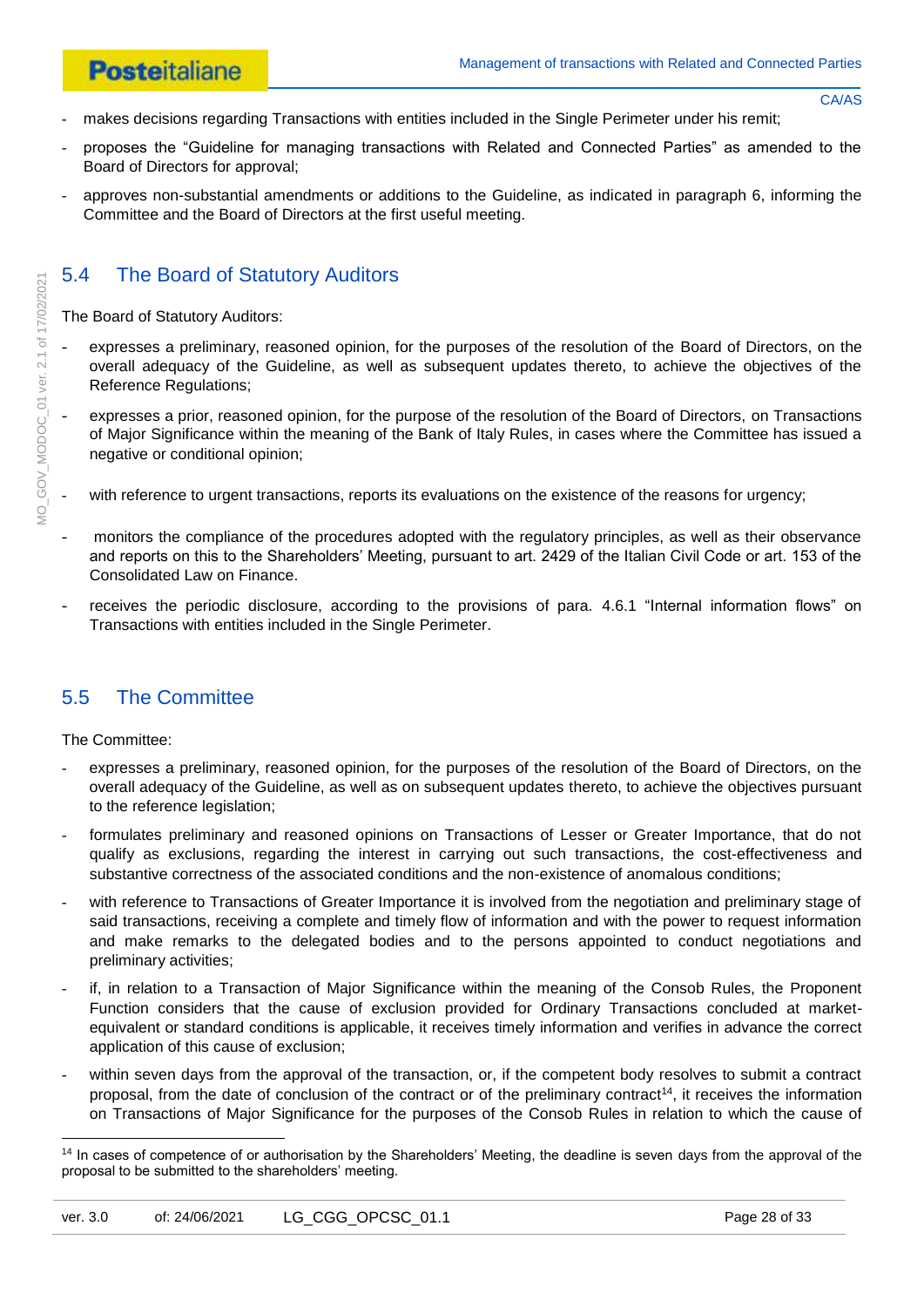exclusion provided for Ordinary Transactions concluded at market-equivalent or standard conditions has been applied, in accordance with the provisions of para. [4.6.1;](#page-21-2)

- receives information on transactions carried out with subjects included in the Single Perimeter and on the application of the cases of exclusion, as provided for in para. [4.6.1](#page-21-2), also in order to verify the correct application of the exclusion conditions;
- points out any corrective changes to the Guideline.

If there are not three independent directors unrelated to the individual Transaction of Major Significance, or two in the case of a Transaction of Minor Significance, the composition of the Committee shall be supplemented as indicated in para. 2 (Definitions).

## <span id="page-28-0"></span>5.6 The Manager of BancoPosta

#### The Manager of BancoPosta:

- proposes, executes and verifies the guideline established by the Board of Directors and the Chief Executive Officer regarding BancoPosta's transactions with entities included in the Single Perimeter;
- presents the Chief Executive Officer with the proposal for the definition and revision of the Guideline "Management of transactions with Related and Connected Parties" limited to the part pertaining to BancoPosta;
- receives the periodic disclosure, according to the provisions of para. [4.6.1,](#page-21-2) on Transactions with entities included in the Single Perimeter through dedicated reporting.

### <span id="page-28-1"></span>5.7 BancoPosta Risk Management

BancoPosta's Risk Management department, with reference solely to BancoPosta operations:

- contributes, for matters within its remit, to the preliminary activities for transactions with entities included in the Single Perimeter subject to approval by the Committee;
- supports the Central Coordination Function, on the basis of the contribution of BancoPosta's other functions, in defining and updating the Single Perimeter and in assessing and proposing its voluntary extension, in accordance with the provisions of the previous para. 2;
- handles the measurement of risks, also including market risks, underlying relations with entities included in the Single Perimeter;
- as regards the risk appetite, periodically monitors the risk activities and the existing exposures with entities included in the Single Perimeter;
- supports the unit responsible for Supervisory Reporting with the correct preparation of reporting flows;
- receives and verifies the quarterly flows prepared by BancoPosta Fondi S.p.A. S.G.R. in respect of activities outsourced through the asset management mandate.

## <span id="page-28-2"></span>5.8 BancoPosta Compliance Department

BancoPosta's Compliance department, with reference solely to BancoPosta operations:

- continuously verifies the existence and reliability of the procedures and systems for ensuring the observance of all regulatory obligations and those established by the internal regulations;
- contributes to the definition and updating of the Single Perimeter.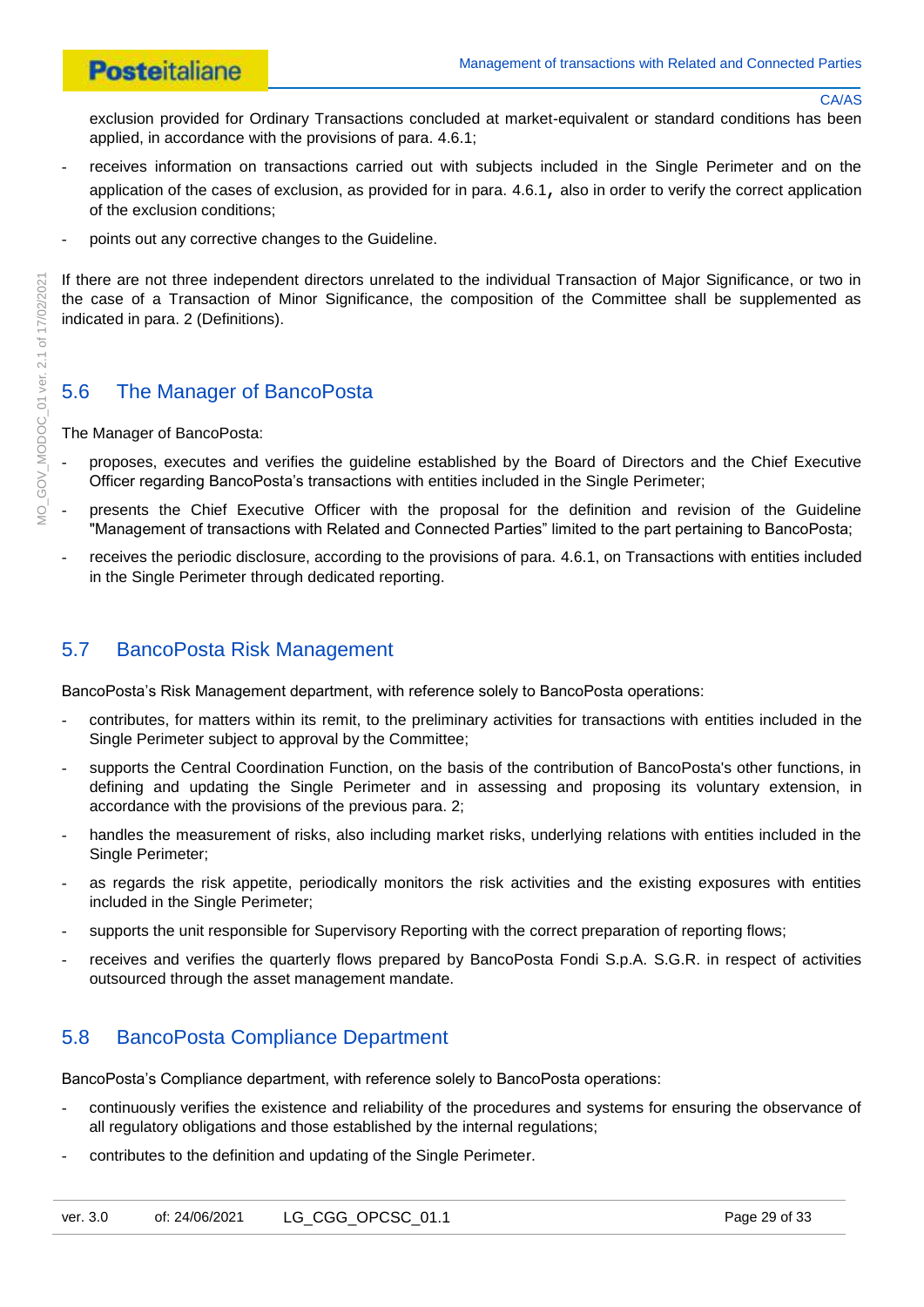<span id="page-29-0"></span>BancoPosta's Internal Audit department, with reference solely to BancoPosta operations:

- verifies the observance of internal policies, promptly reports any anomalies to the Board of Statutory Auditors, the Board of Directors, the Chief Executive Officer and the Manager of BancoPosta;
- periodically reports to the Board of Statutory Auditors, the Board of Directors, the Chief Executive Officer and the Manager of BancoPosta on BancoPosta's overall exposure to the risks deriving from transactions with entities included in the Single Perimeter and from other conflicts of interest;
- suggests, if applicable, revisions of internal policies and the organisational and control structures deemed appropriate to reinforce the monitoring of said risks.

# <span id="page-29-1"></span>5.10 Central coordination function

The Central coordination function:

- carries out coordination activities and provides support to the Proposing Functions, with the objective of ensuring consistency with the processes and the preliminary and decision-making process to be observed;
- receives from the Proponent Function information on Transactions of Major Significance relevant for the purposes of the Consob Rules in relation to which the same Proponent Function considers applicable the cause of exclusion envisaged for Ordinary Transactions concluded at market-equivalent or standard conditions and promptly informs the Committee;
- is the representative of the Committee and of the Board of Statutory Auditors, supporting them with the activities forming part of the management of the transactions (e.g. verifies, organises and transmits information about the transaction subject to approval, subsequently collecting the opinions issued to be annexed to the minutes);
- prepares, in collaboration with the Proposing Function, the information on Transactions with entities included in the Single Perimeter needed for internal reporting and for disclosure to the public and to Consob;
- in cooperation with the other departments of Poste involved, identifies and registers the subjects to be included in the Single Perimeter.

In carrying out its activities, the Central Coordination Function shall rely on the support of the Poste Italiane and BancoPosta functions involved in the process in various ways, and shall operate in accordance with the provisions of the internal operating procedures implementing this Guideline.

# <span id="page-29-2"></span>5.11 The Proposing Function

The Proposing Function:

- before carrying out a transaction, in order to define the preliminary investigation and decision-making process to be followed, checks (i) whether the counterparty is included in the Single Perimeter; (ii) whether the transaction, for Consob and/or Bank of Italy purposes, can be classified as a Transaction of Major Significance, a Transaction of Minor Significance or a Transaction of a Small Amount. For the purposes of the value of the transaction, the provisions of para. 4.3 (iii) if the transaction falls under cases of exclusion.
- promptly sends Poste Italiane's Central Coordination Function complete and adequate information on the various profiles of the transaction, indicating the preliminary investigation and decision-making process to be followed;
- if it is a Transaction of Major Significance for the purposes of the Consob Rules, which the same Proponent Function considers to be exempt because it is an Ordinary Transaction concluded at market-equivalent or standard conditions, it shall promptly inform the Central Coordination Function so that the latter can promptly inform the Committee pursuant to the previous para. 6.10;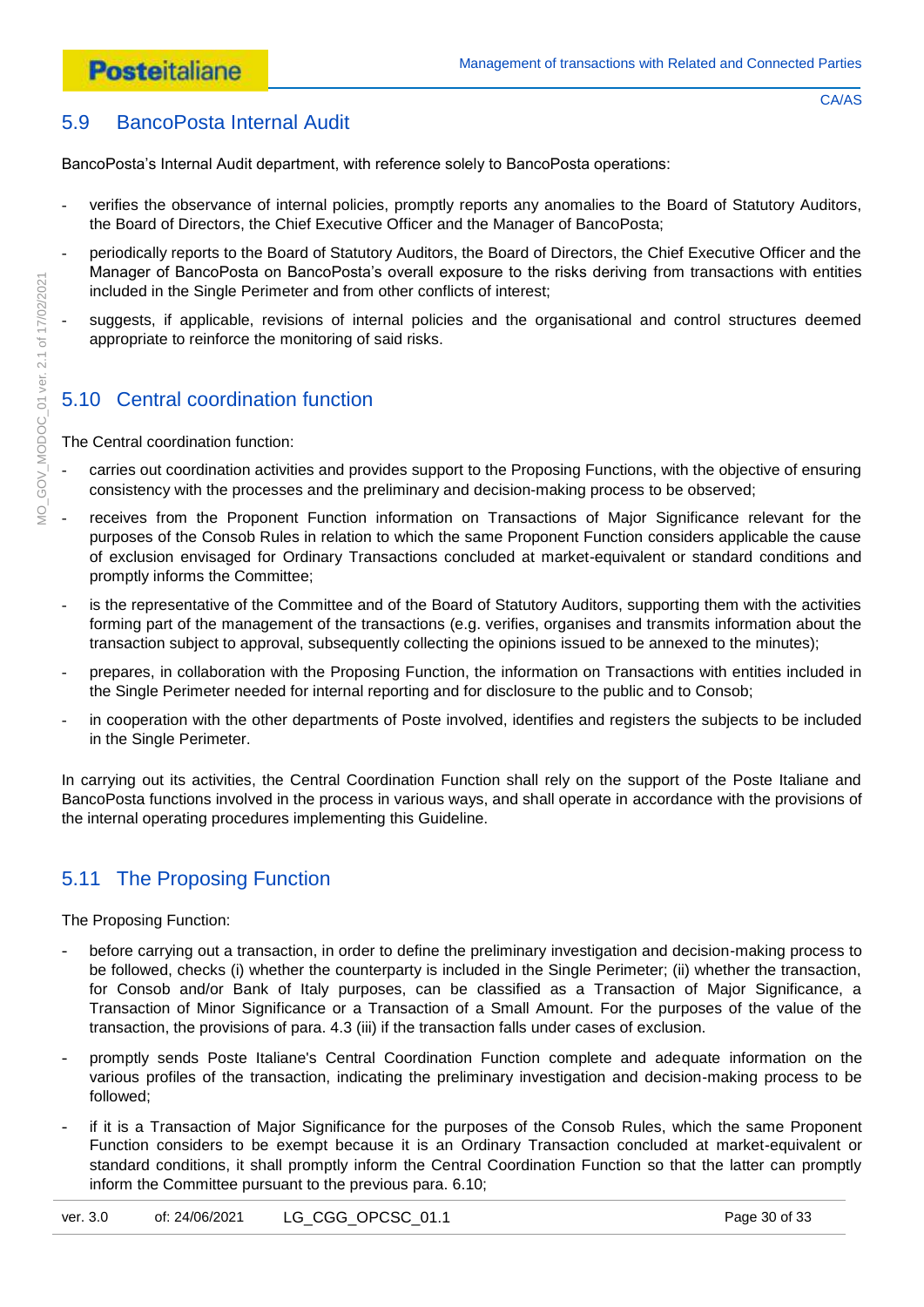- following the appropriate procedural steps and having obtained the opinion of the Committee (where applicable), decides on the transaction, if it is the competent body;
- prepares, in collaboration with the central coordination function, the information on Transactions with entities included in the Single Perimeter needed for internal reporting and for disclosure to the public and to Consob.

# <span id="page-30-0"></span>6 Responsibilities for updating

The function responsible for the Guideline, which ensures it is drafted and updated, is the CA/AS function.

The Guideline is reviewed at least every three years.

The Guideline as amended is approved by the Board of Directors, on the proposal of the Chief Executive Officer, having consulted the Manager of BancoPosta. Approval occurs based on the prior favourable opinion of the Committee and the Board of Statutory Auditors.

The approval of the Guideline is communicated to the Shareholders' Meeting as part of the annual "Report on corporate governance and ownership structures", prepared in accordance with art.123-bis of Legislative Decree no. 58 of 24 February 1998 (TUF - Consolidated Law on Finance).

The Functions involved in the activities regulated in this document are responsible for detecting and reporting to the CA/AS Function corporate events of an operational nature which may entail the need for an update.

In the event of changes of a non-substantial nature, such as, for example, a change in the name of company departments, updates in legislation or IT tools without a significant impact on the processes governed, this Guideline may be updated and/or supplemented upon approval by the Chief Executive Officer, who shall inform the Committee and the Board of Directors at the first useful meeting.

# <span id="page-30-1"></span>7 References<sup>15</sup>.

This document is defined in accordance with the internal regulatory instruments and external regulatory references in force applicable to the Poste Italiane Group. In particular:

### **External**

- Consob Regulation 17221, "Regulation containing provisions governing related party transactions";
- Consob Communication No. DEM/10078683 of 24 September 2010 and any further interpretative communications published by Consob with reference to the application of the Consob Regulation;
- Legislative Decree No. 58 of 24 February 1998, "Consolidated Law on Finance";
- Bank of Italy Circular no. 285/2013, "Supervisory provisions for banks", Part Three, Chapter 11, "Risk activities and conflicts of interest with regard to connected parties" and Part four, Chapter 1 "Bancoposta";
- Bank of Italy Circular no. 285/2013, "Supervisory provisions for banks", Part four, Chapter 11, "Risk activities and conflicts of interest with regard to connected parties", with the exception of Section II, introduced with the 33rd updated of 23 June 2020;

**<sup>.</sup>** <sup>15</sup>The reference to the legislative and regulatory provisions must relate to the provisions in force from time to time.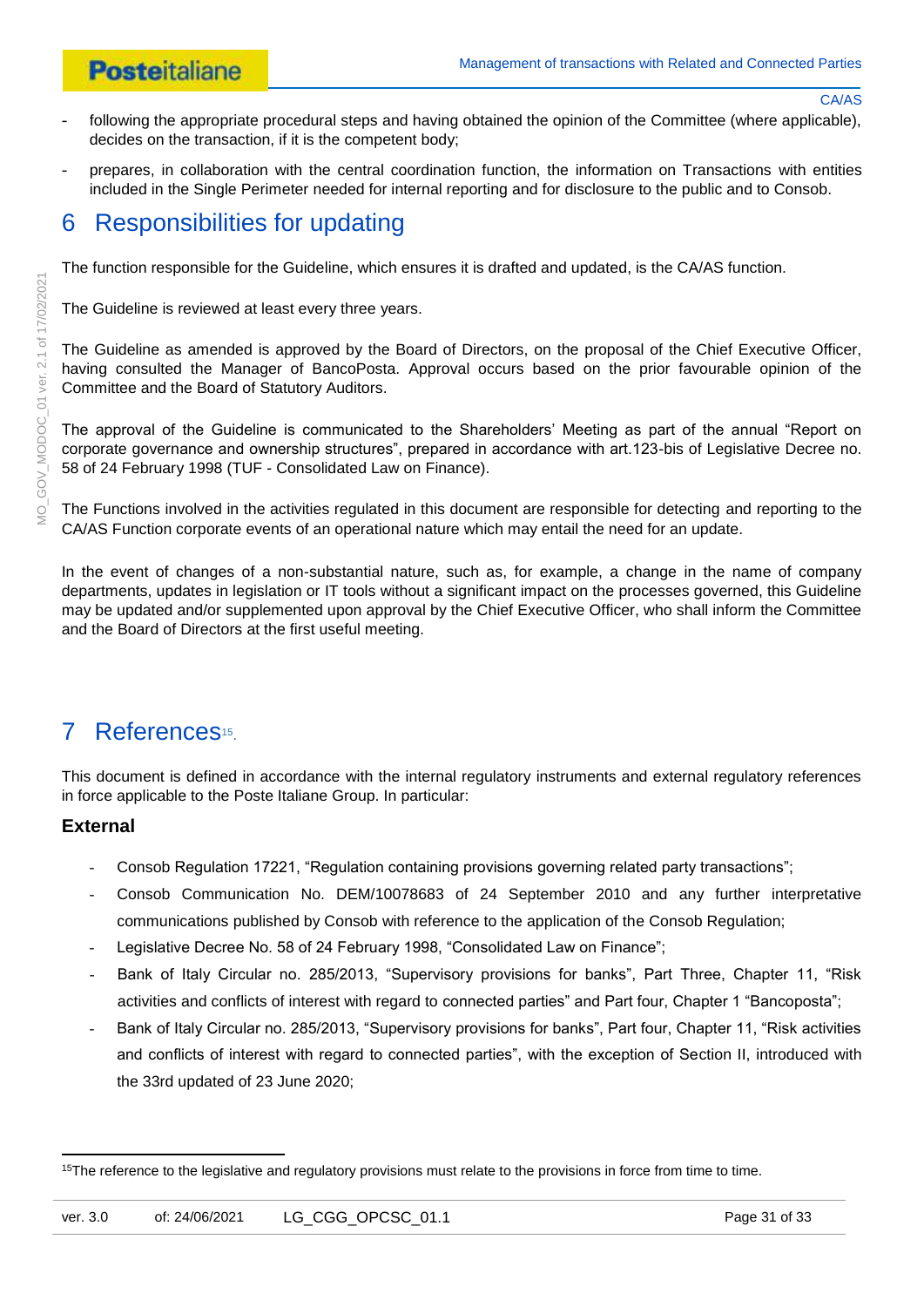# **Posteitaliane**

- Bank of Italy Circular 286/2013, "Instructions for the compilation of prudential disclosures for banks and stock brokerage firms", Part II, Section 1;
- Legislative Decree no. 385 of 1 September 1993, "Consolidated law on banking and credit";
- Code of Corporate Governance for Listed Companies, approved by the Corporate Governance Committee;
- Issuers' Regulation, adopted by means of resolution no. 11971 of 14 May 1999;
- International Accounting Standards adopted in accordance with the procedure laid down in Article 6 of Regulation (EC) No. 1606/2002;
- Decree of the Ministry of Economy and Finance no. 169 of 23 November 2020;
- Italian Legislative Decree no. 231 of 8 June 2001 "Regulations on the administrative liability of legal persons, companies and associations, including those without legal personality, pursuant to art. 11 of Law No. 300 of 29 September 2000";
- National Collective Bargaining Agreement for Executives of Companies producing Goods and Services.

#### **Internal**

- Articles of Association of Poste Italiane:
- Regulation of separate Ring-fenced Capital of BancoPosta;
- Poste Italiane Group Integrated Policy:
- Guideline "Internal Control and Risk Management System (ICRMS)";
- Guideline "System for reporting violations (whistleblowing)";
- Compendium of powers of Poste Italiane;
- Organisation, Management and Control Model of Poste Italiane S.p.A. pursuant to Italian Legislative Decree no. 231/2001 - "Administrative Liability of the Company";
- Guideline "231 Information Flows to the Poste Italiane Oversight Committee";
- Remuneration Report of Poste Italiane;
- Guideline on the policies of remuneration and incentivisation of BancoPosta ring-fenced Capital;
- Code of Ethics of Poste Italiane;
- Regulation of the Related and Connected Parties Committee of Poste Italiane;
- "Company Regulatory System" Guideline.
- "Document Management" procedure;
- Management of transactions with Related and Connected Parties Procedure
- National Collective Bargaining Agreement for non-executive staff of Poste Italiane.